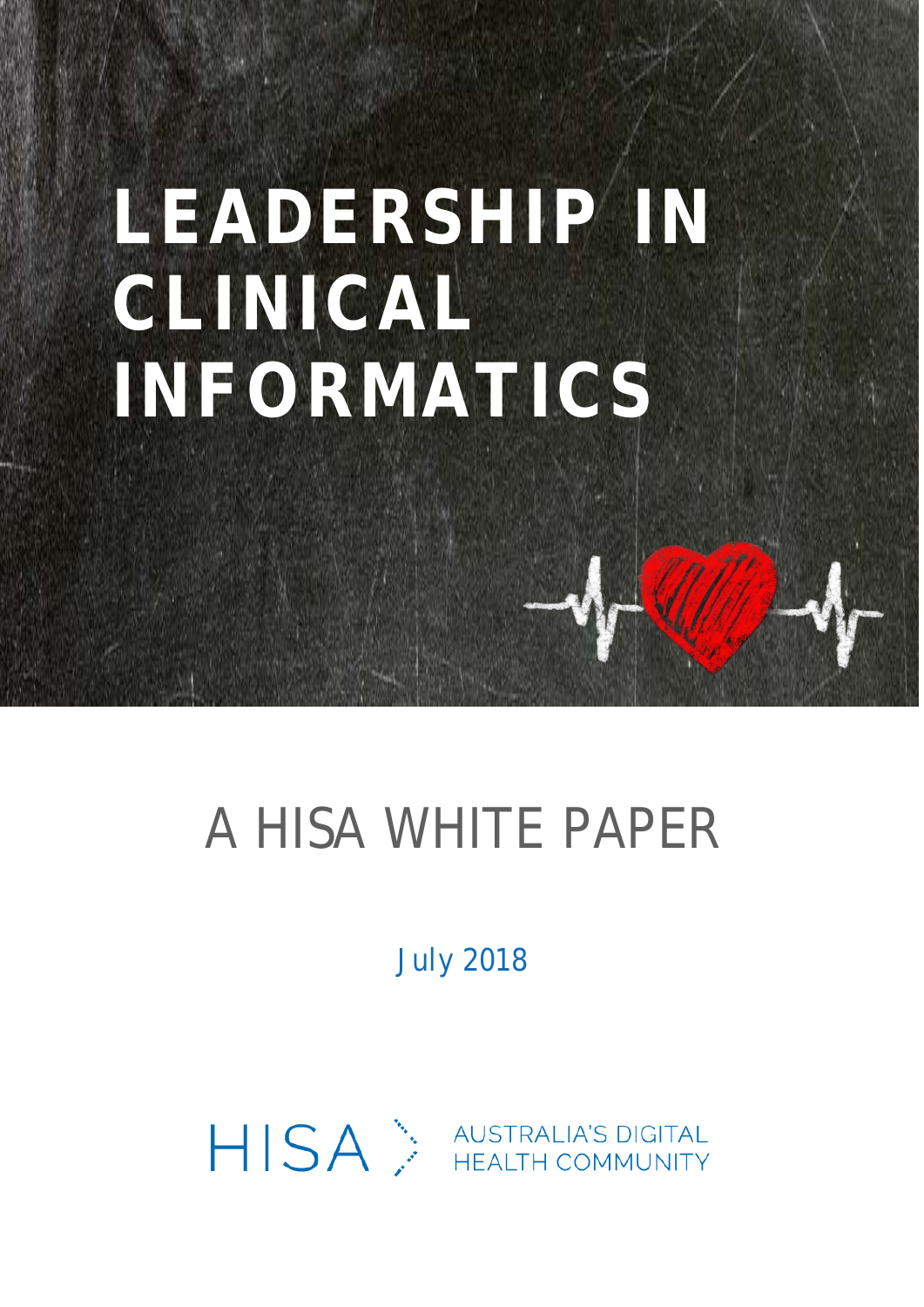

### Table of Contents

| CHANGE LEADERSHIP: CULTURAL READINESS FOR DIGITAL TRANSFORMATION  15 |  |
|----------------------------------------------------------------------|--|
|                                                                      |  |
|                                                                      |  |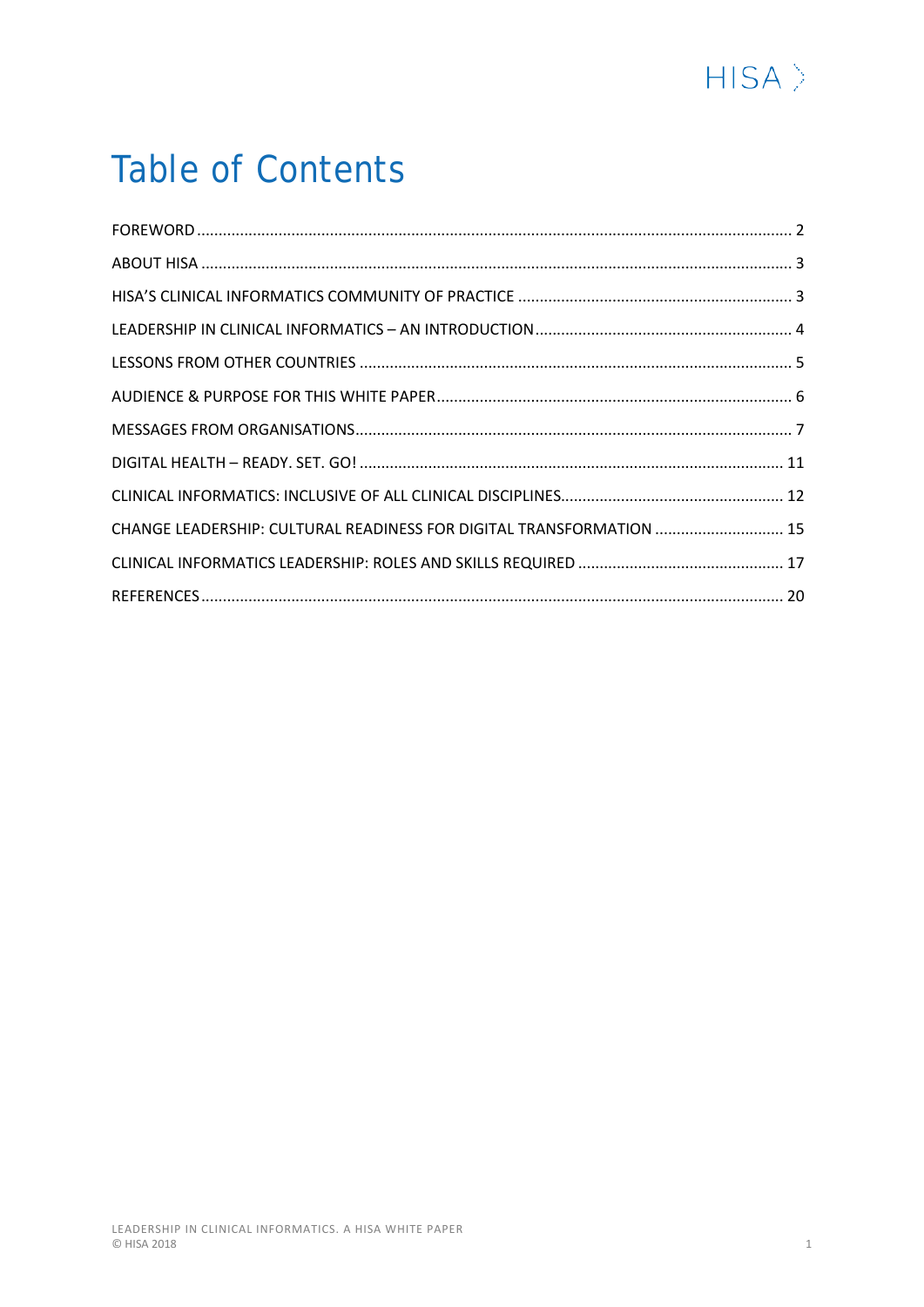

### Foreword

HISA's Clinical Informatics Community of Practice (CoP) believes leadership in clinical informatics is imperative if we are to get digital health right. Leadership skills in clinical informatics must be developed if we are to ensure the application of technology brings value to healthcare delivery and patient experience.

Furthermore, this leadership capability needs to be acknowledged by organisations embarking on digital transformations and, by professional colleges who hold their registered healthcare professionals accountable for their conduct and practice.

Based on internal review, this White Paper underwent three major iterations from feedback received by the Clinical Informatics CoP Steering Committee. This was to ensure the right issues for clinical informatics in Australia were highlighted. Then, in November/December 2017 the paper was released for public consultation. More than 300 pieces of written feedback was received from 40 individuals and 14 organisations. Over 70 individuals contributed to the organisational responses.

The White Paper, *Leadership in Clinical Informatics* was developed to raise awareness and acknowledge the important role of clinicians in leading digital transformation in health. This paper, part of HISA's Clinical Informatics series, contributes to the clinical informatics leadership agenda and is recommended reading for clinicians at all levels of healthcare.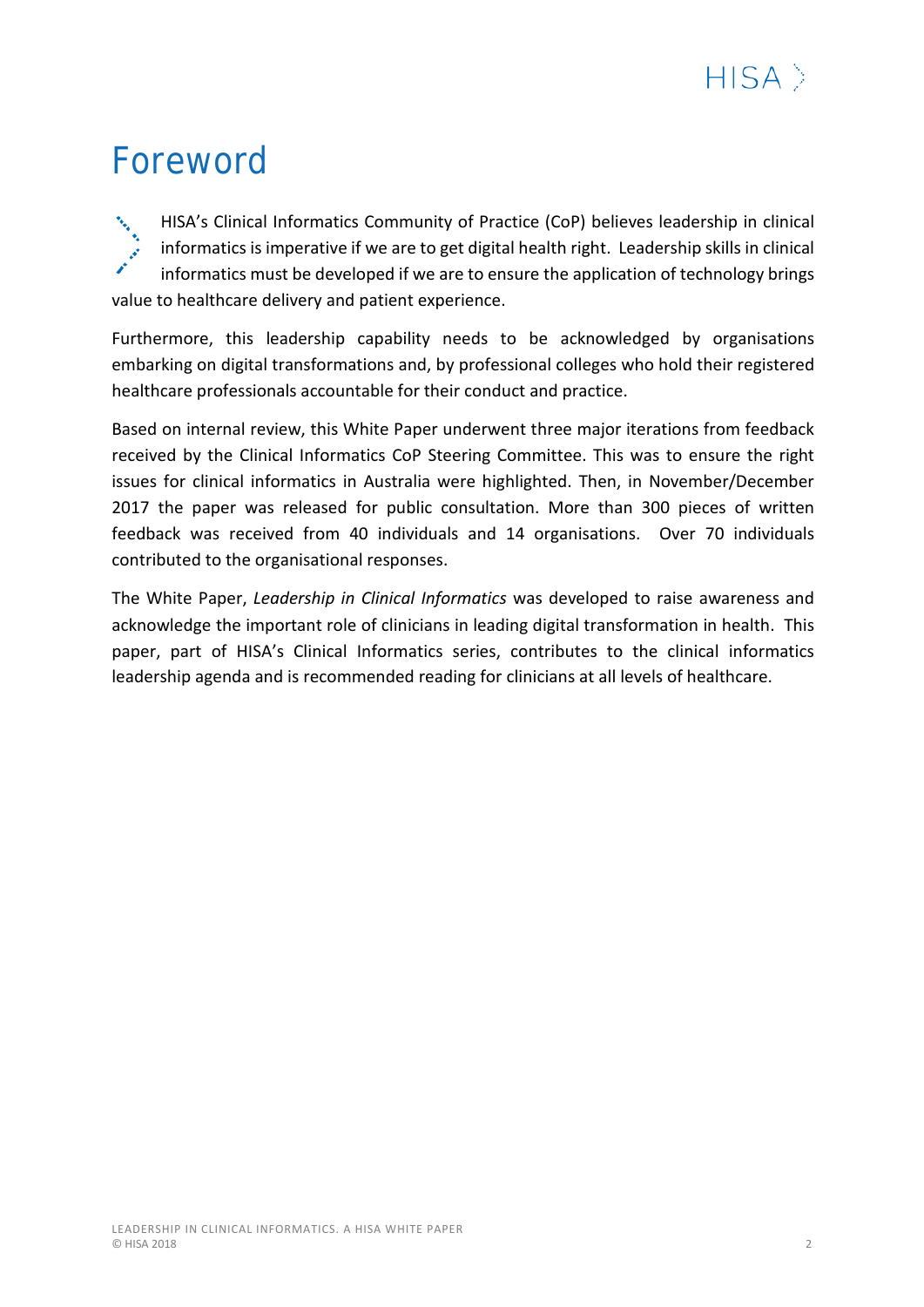# ABOUT HISA

The Health Informatics Society of Australia (HISA) is Australia's peak professional body for the digital health, e-health and health informatics community.

HISA members represent a broad and diverse stakeholder community including clinicians, researchers, healthcare managers and executives, data analysts, designers, project managers, business analysts, technologists, innovators and health informaticians.

With clinical alliances, corporate collaboration, education sector support and strong government relationships, members have unlimited opportunities for career advancement and professional development.

As a leading member of the global health informatics network, HISA is also the forum for sharing international best practice, digital healthcare trends and health system innovation.

This paper address two strategic priorities for HISA:

- **Workforce** HISA builds the capacity of Australian health workforces to confidently and competently use and drive uptake of connected digital services
- **Leadership, Influence and Advocacy** HISA is the authority and leading advocate for advancing digital health in Australia.

[www.hisa.org.au](http://www.hisa.org.au/) [hisa@hisa.org.au](mailto:hisa@hisa.org.au) 

#### **HISA'S Clinical Informatics Community of Practice**

HISA Clinical Informatics Community of Practice was established to lead and create opportunities to influence and shape the digital health agenda. The group has its origins at HIC 2016, where delegates attended a workshop to contribute to an emerging Clinical Informatics agenda for Australia.

HISA acknowledges current committee members for their leadership and generosity in sharing their time and wisdom for the benefit of their clinical colleagues throughout Australia: Jayne Barclay, Dr Damian Claydon-Platt, A/Prof Elizabeth Cummings, Michael Hosking, A/Prof Carl Kuschel, Dr George Margelis, Dr Mark Merolli, Chris O'Donnell, Dr Yasmine Probst, Dr Mark Santamaria & Dr Martin Seneviratne. The COP wishes to thank Dr Josie Di Donato for her authorship of the paper and Dr Louise Schaper for her assistance.

### HISA > clinical informatics.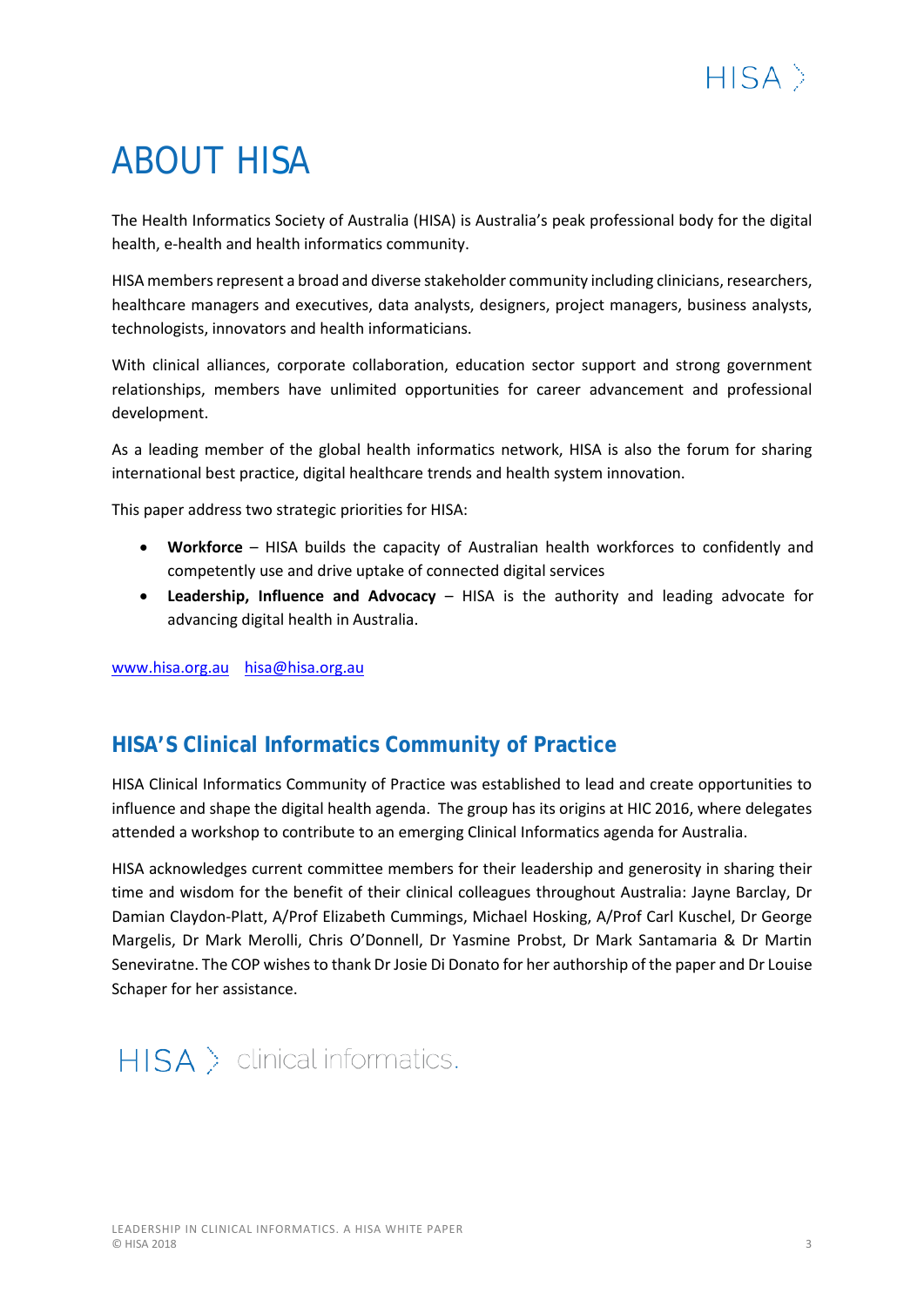# Leadership in Clinical Informatics – An Introduction

Australia is gaining real momentum in digital health with large scale and accelerated investment in infrastructure, infostructure, the My Health Record, clinical software for GP practices and enterprise clinical information systems for public hospitals.

Commonwealth, State and Territory governments are to be commended for investing in the foundations for electronic health (e-health) which began with the formation of the National E-Health Transition Authority (NEHTA) in July 2005. To its credit NEHTA laid the foundations for digital health with integration infrastructure and standards for health information. The baton has now passed to the new statutory entity, the Australian Digital Health Agency (ADHA) whose role it is to progress the agenda further with a focus on engagement, innovation, quality and safety.

Although progress in digital health is being made, real transformative change in healthcare services is yet to be achieved at scale, with information silos persisting throughout healthcare.

While transformation of healthcare can take many forms, healthcare is mostly about information and knowledge. This information guides decisions about managing healthcare and achieving the best possible outcomes for patients. In practical terms, it is about having the most recent medication list, access to the latest clinical evidence, allergy and alert information, and information to support transitions of care across multiple settings and time.

There are obstacles to change which are hardwired into the way healthcare systems are currently organised, financed, regulated and incentivised. What is needed is a significant shift in thinking from volume and throughput to one that focuses on outcomes and delivering the best possible value to patients and healthcare systems<sup>1</sup>. Value-based healthcare with be powered by an increasingly digitised clinical workflow and analytic approaches for using health-related data to deliver insights that improve health. However, it will require leadership in clinical informatics and a commitment to workforce development.

A professional informatics workforce trained in clinical care, informatics and change leadership is essential to achieve the difficult task of rethinking and redesigning clinical work. Lessons from other countries show that when informatics skills and change leadership capability are overlooked, expectations of better health, better healthcare and lower cost are not met.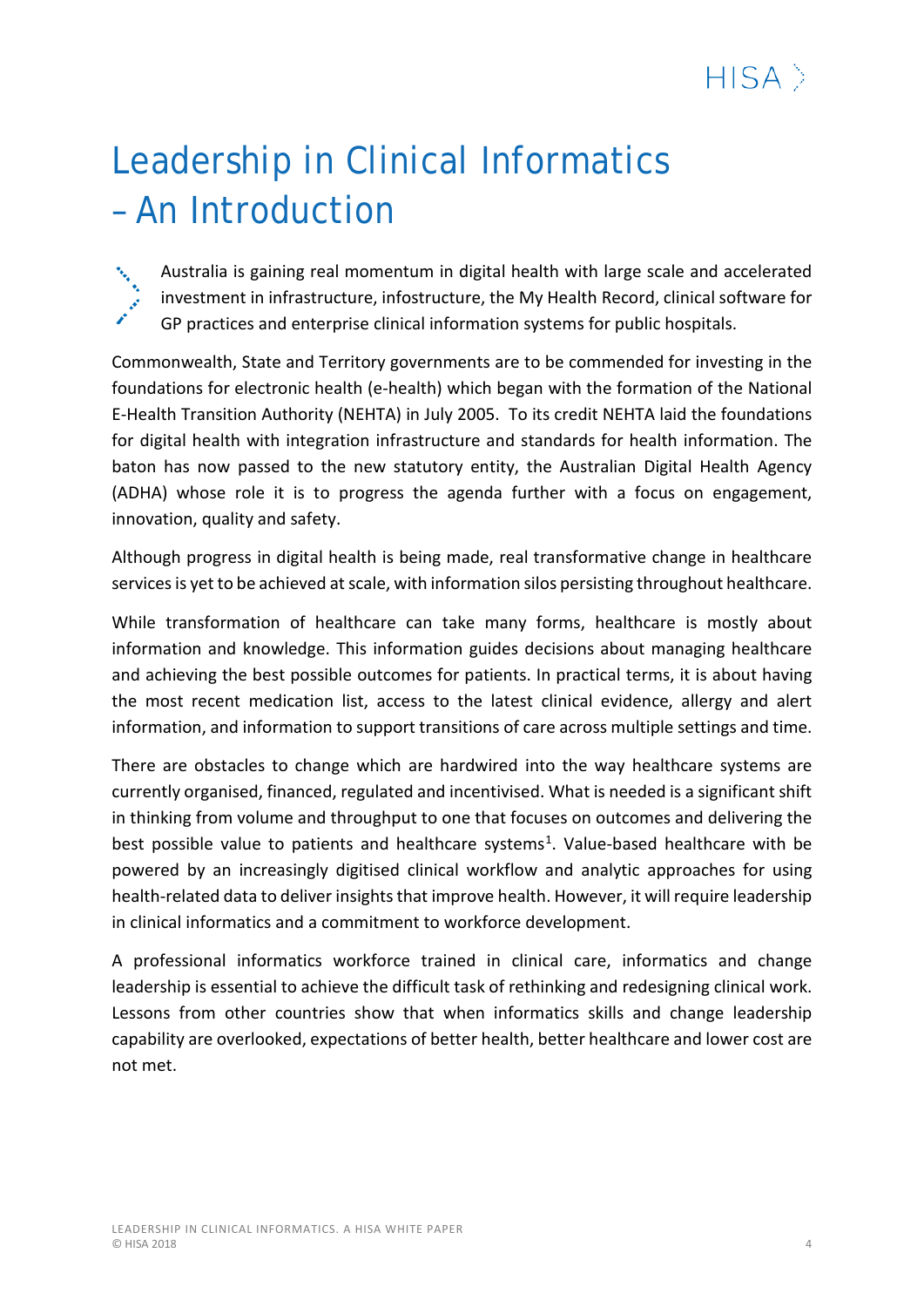

#### **LESSONS FROM OTHER COUNTRIES**

#### **National Programme for Information Technology (NPfIT) – United Kingdom**

The focus [of NPfIT] was placed upon technology and not service change, and minimal attention was given to the adaptive elements of massive IT installations. There was no comprehensive strategy to engage clinicians or NHS executives to ensure they understood the reasons why NPfIT was being developed or implemented.<sup>[2](#page-21-1)</sup>



#### **Health Information Technology for Economic and Clinical Health (HITECH) Act and Meaningful Use – United States of America**

Measured against its primary goal – digitising the US healthcare system – there was success in achieving computerisation for over 75% doctors' offices and over 90% hospitals. $3$  The major downside of HITECH is that it opened the door to the overregulation of Meaningful Use Stages 2 and 3. In terms of its impact on clinical care, the US experience with health IT has been disappointing. Inadvertently, EHRs were designed to address billing/financial functions more than the clinical needs of doctors, nurses, and patients. [4](#page-21-3)

A 2013 RAND Corporation study commissioned by the American Medical Association found that many doctors cited EHRs as a major source of burnout. The problem lies partly in poor design.<sup>[5](#page-21-4)</sup>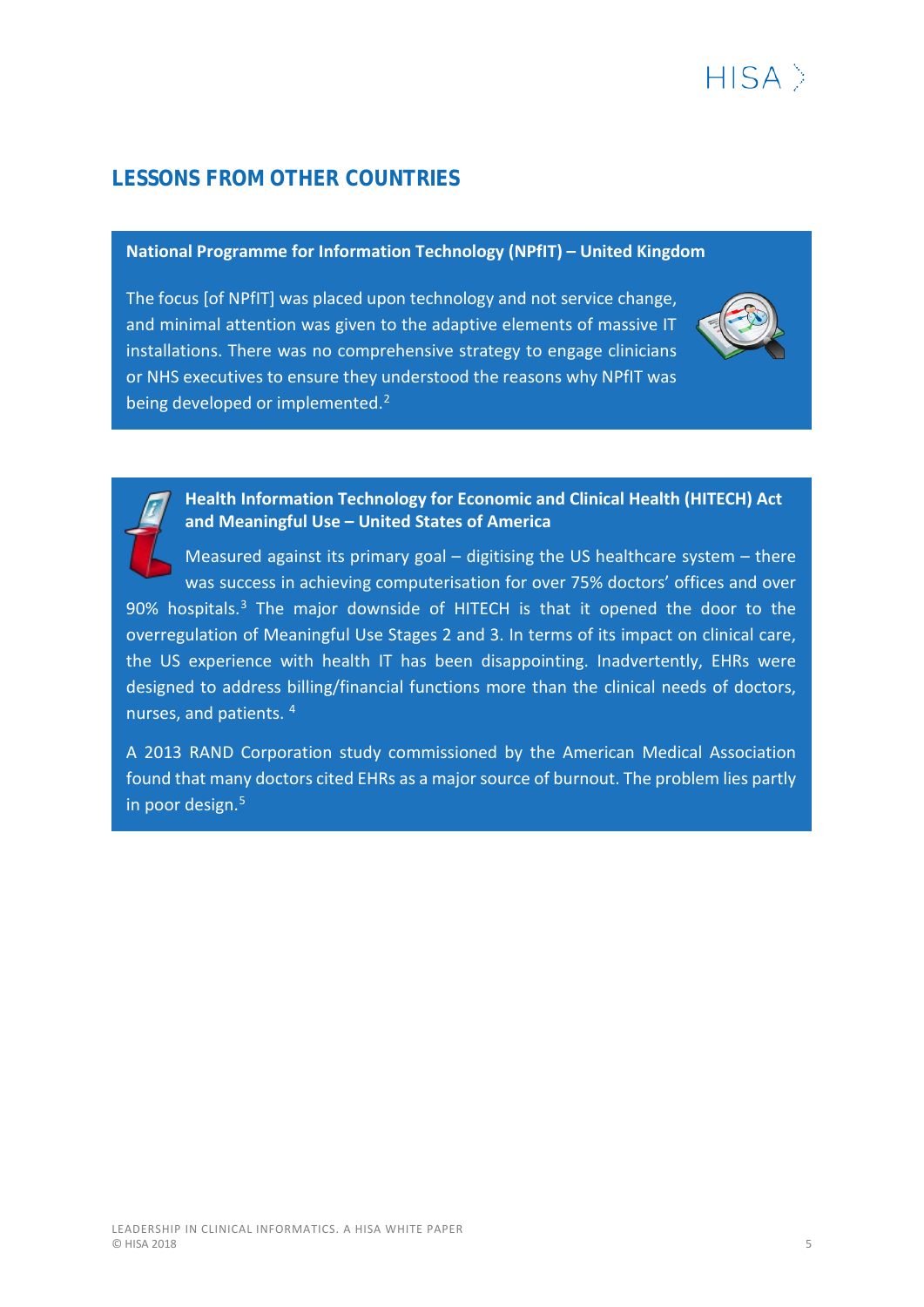

### Audience & Purpose for this White Paper

This paper has been developed by HISA's Clinical Informatics Community of Practice Steering Committee. It tackles the topic of leadership in clinical informatics to achieve a transformed and value-based healthcare system. It is informed by the lessons learned from international experience and is moderated by where Australia is situated along the digital health journey. It advocates for **clinicians** to undertake training in advanced informatics so they are well-prepared and able to respond positively to the adaptive nature of digital transformation. It also encourages **healthcare organisations** to support their aspiring senior clinical leaders in this endeavour - give them appropriate authority, time and resources to take healthcare teams along the 'journey'.

Digital health is unstoppable and shortly will be the way things are done in healthcare. Digitally enabling healthcare requires technical and personal change. The technical change of implementing technology is more straightforward than the change required when the work practice, policies, processes and skills of end users and leaders must also change. This paper is a call to action for **all** organisations and clinical disciplines working across public, private, small, medium and large health services to take decisive action to recognise, elevate and support clinical informatics leaders.

This White Paper

- makes the case to **recognise 'clinical informatics', as an area of specialisation** that enables individuals to work at the clinical-IT-business interface;
- highlights the **importance of change leadership** to: optimise and evolve digital solutions to meet clinical need; breakdown information silos and achieve better integration and sharing of information across the sector;
- **aligns to the National Digital Health Strategy** [6](#page-21-5) with particular reference to strategic priority 6 "a workforce confidently using digital health technologies to deliver health and care".

A professional clinical informatics workforce trained in clinical care, informatics and change leadership is essential to achieve the difficult task of rethinking and redesigning clinical work.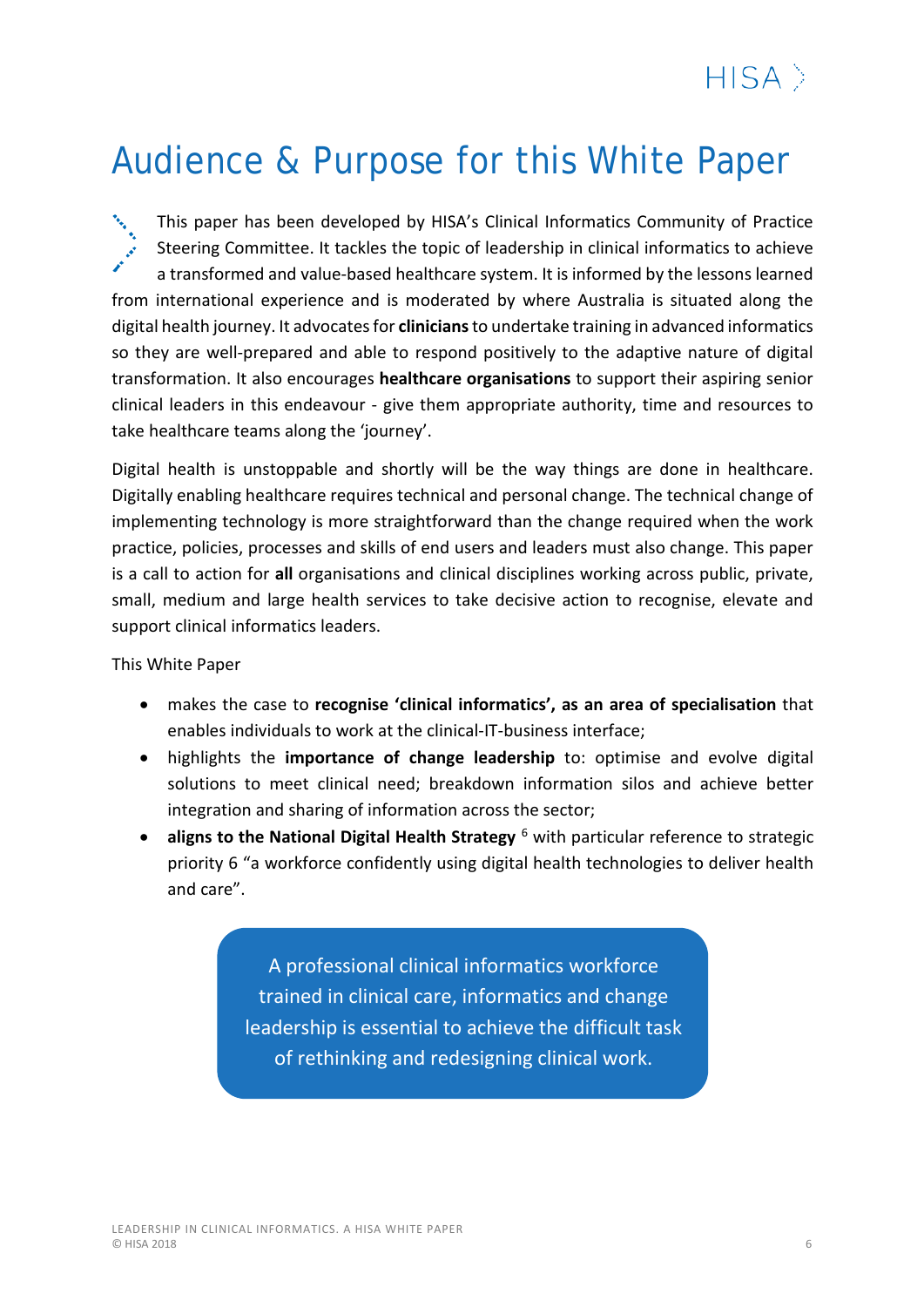



### Messages from Organisations

Below is a selection of comments provided from organisations as part of the public consultation phase of this White Paper.

*"Strong clinical leadership from medical, nursing and pharmacy in informatics is essential – having a CMIO, CNIO and CPIO equivalent in all organisations is ideal… having a multidisciplinary CXIO team ensures all aspects of patient care are considered – both when purchasing systems/modules and in designing, training and implementation…. Don't forget the pharmacists. Medication management is the most complex part of implementing an eMR. CPIO leadership is essential for the implementation of electronic medication management."*

# **AlfredHealth**

*Clinical informatics should not focus solely on the information technology imperative and ensure that clinical practice underpins advances in clinical informatics. Clinical informatics should be responsive to clinical needs in a rapidly changing health environment. Organisations that marry themselves to a single system and offer clinicians what the system can do, are going about things the wrong way. Technology is moving so fast a leadership team will be required rather than a single person. Each member of the team will have experience in specific aspects of clinical engagement.*

**Australian College of Nursing** 

*A network of clinical digital health champions, who understand the benefits of digital health and encourage the upskilling of the workforce across the health system into the future, is important to build momentum and a critical mass of digital health proponents.* 

*Clinical leadership networks, professional societies and peak bodies have responsibility for guiding their members on how to embed digital health into routine clinical practice and will be supported by the Australian Digital Health Agency to gather the evidence.)*



**Australian Government Australian Digital Health Agency** 

*Note that the majority of dentists work in small business practices, the dentist in most cases would likely be the Chief "X" information/ics officer unless that role is occupied by the practice manager either solely or jointly.*



*Strongly agree that professionally, clinical informatics must be recognised as a clinical subspecialty. It is imperative this happens in order for faster progression of this specialty.*

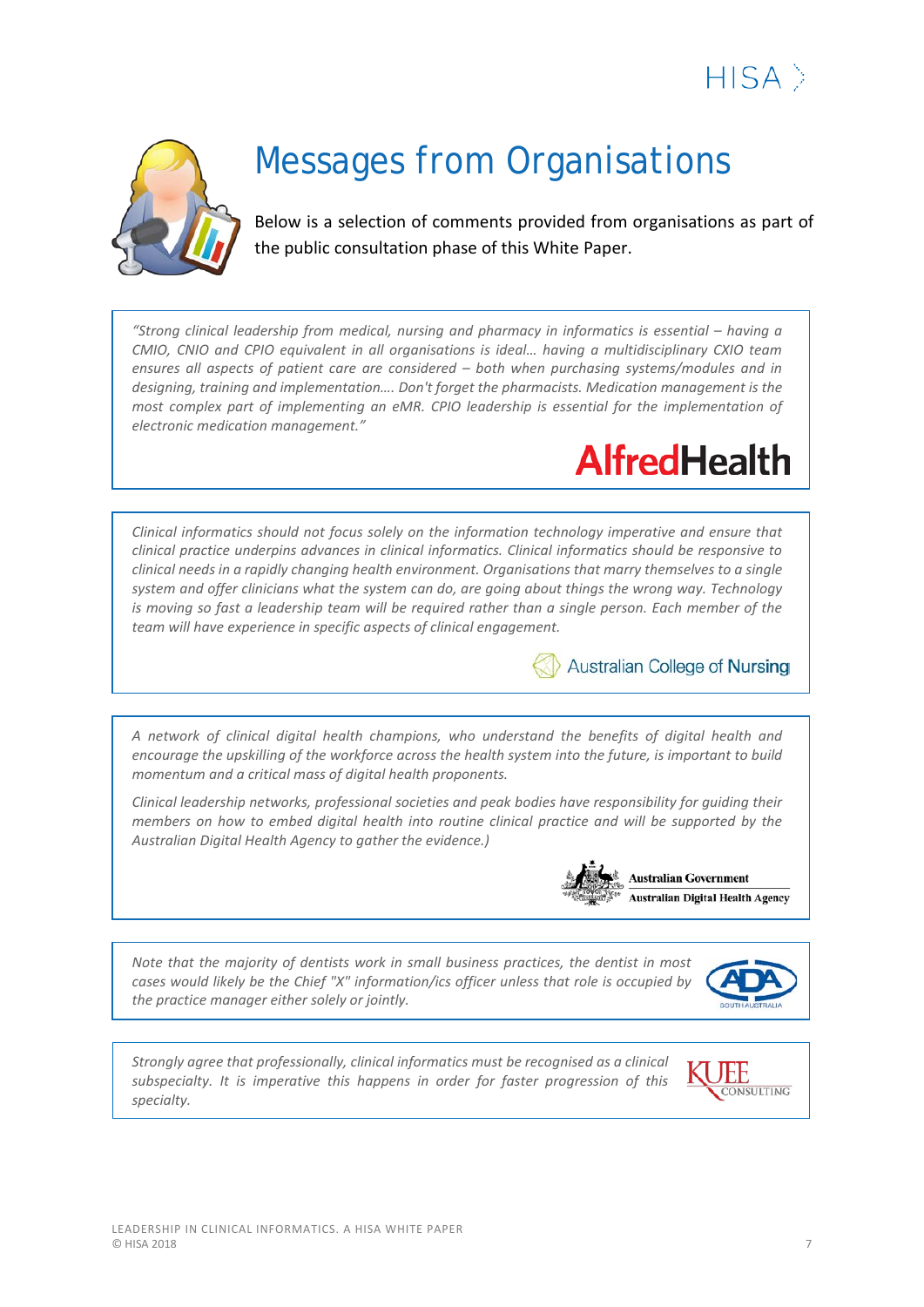





**CLINICAL NURSING INFORMATICS COLLABORATIVE** *(represent CNIOs across NSW and Vic)*

*As a PHN, we have just completed a 3-year Digital Health Strategy which is designed to assist the primary care providers under our umbrella become digitally competent. Culture change is a people business which needs to be emphasised rather than clinical governance.*

*To understand, use and apply data and electronic information is an emerging skill set that is still being developed and understood by clinicians. Agree that there is advantage of recommending core capabilities for the role. The pertinent issue is how can these roles be supported e.g. access to learning modules, peer support etc. This is a very important body of work, and will hopefully bring the standards, recognition and respect that clinical informaticians should have and deserve.*

*Clinical informatics should go beyond just reimplementing existing work practices so we get extra*  benefits. Some reflection [is needed] of the role of clinical informatics leadership in the establishment of *new collaborative (shared decision making and person-centred) models of clinical care. After all, digital health is a big contributor to transformative changes in health care. Leadership in clinical informatics must recognise patients/consumers/citizens as key stakeholders.*









 $\geq$  Cerner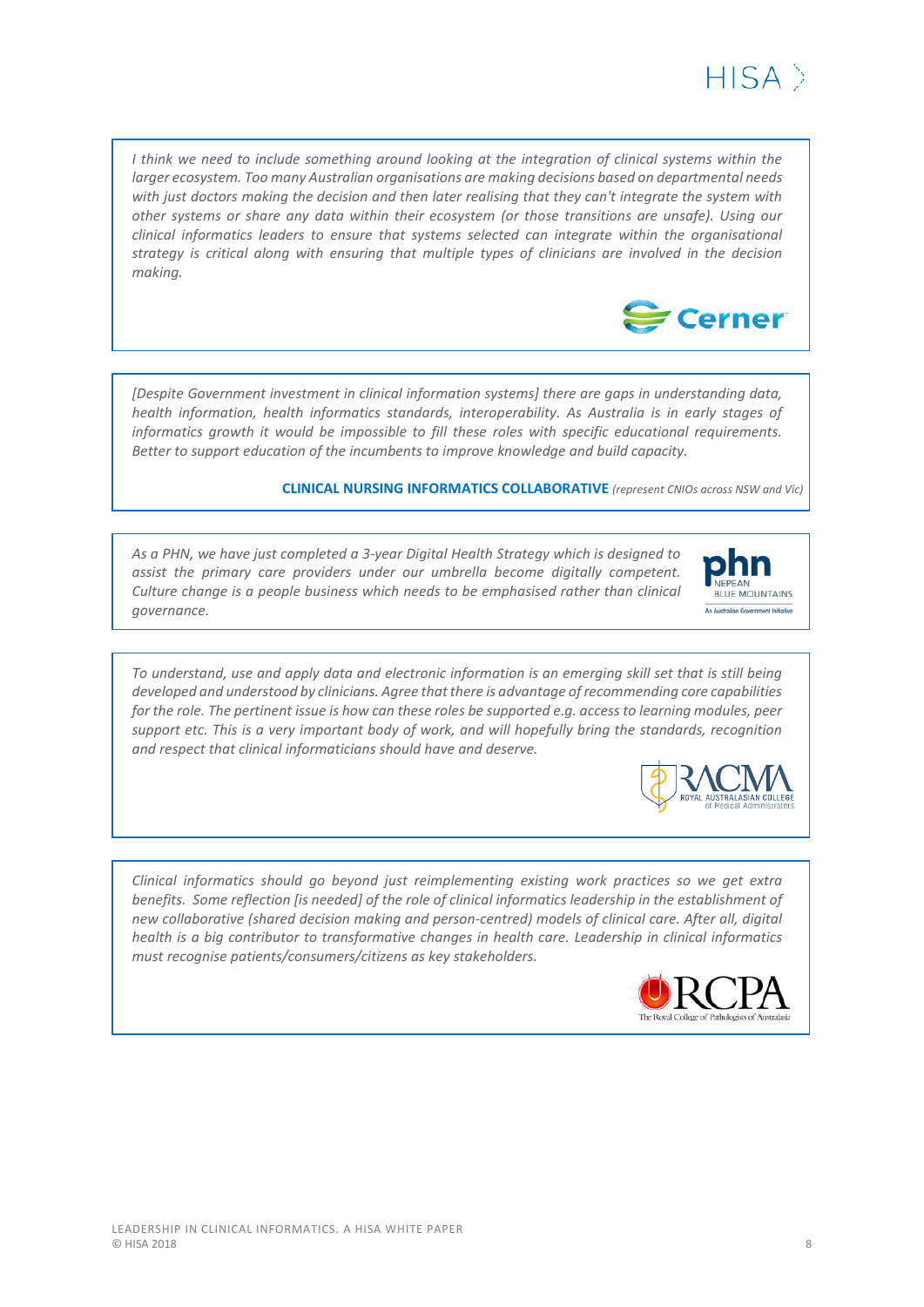

*Strongly support the recommendation that a common set of core capabilities (for clinical leadership positions) to ensure comparable educational background and standards, clear career pathways and equity of recruitment and remuneration.*



*Not all size firms can replicate this…having a CXIO is dependent on size. What needs to be duplicated in smaller firms is the correct functional focus that still delivers the right quality outcome. There cannot be a one size fits all mentality.*



*Agree that having a standard for education and career pathways but its matter for the company over recruitment and remuneration.*

*… 'smart technology' should just be referred to as 'technology', as technology in and of itself is not smart, it is its use in clinical practice that is smart.…Chief Pharmacy Information Officer roles are extremely important but overlooked in the Australian context. The CPIO role extends well beyond medicines management and clinical practice, as it also ensures the multidisciplinary CXIO team can ensure all aspects of patient care are covered, as well as when purchasing or procuring digital systems/modules, and the subsequent designing, training and implementation. In the United States of America, the role of CPIO is embedded into almost all health service organisations. SHPA believes that hospital pharmacists capabilities need to be developed further to ensure the success of clinical informatics and maximise their potential. The establishment of CPIOs in all healthcare services, similar to the United States of America, will achieve this objective.*



*Clinical informatics needs to be integrated into every clinicians training. This is independent of career tracks and jobs. It is a clinical attitude and focus on patient outcomes especially safety that distinguishes a health informatician from IT informaticians.*

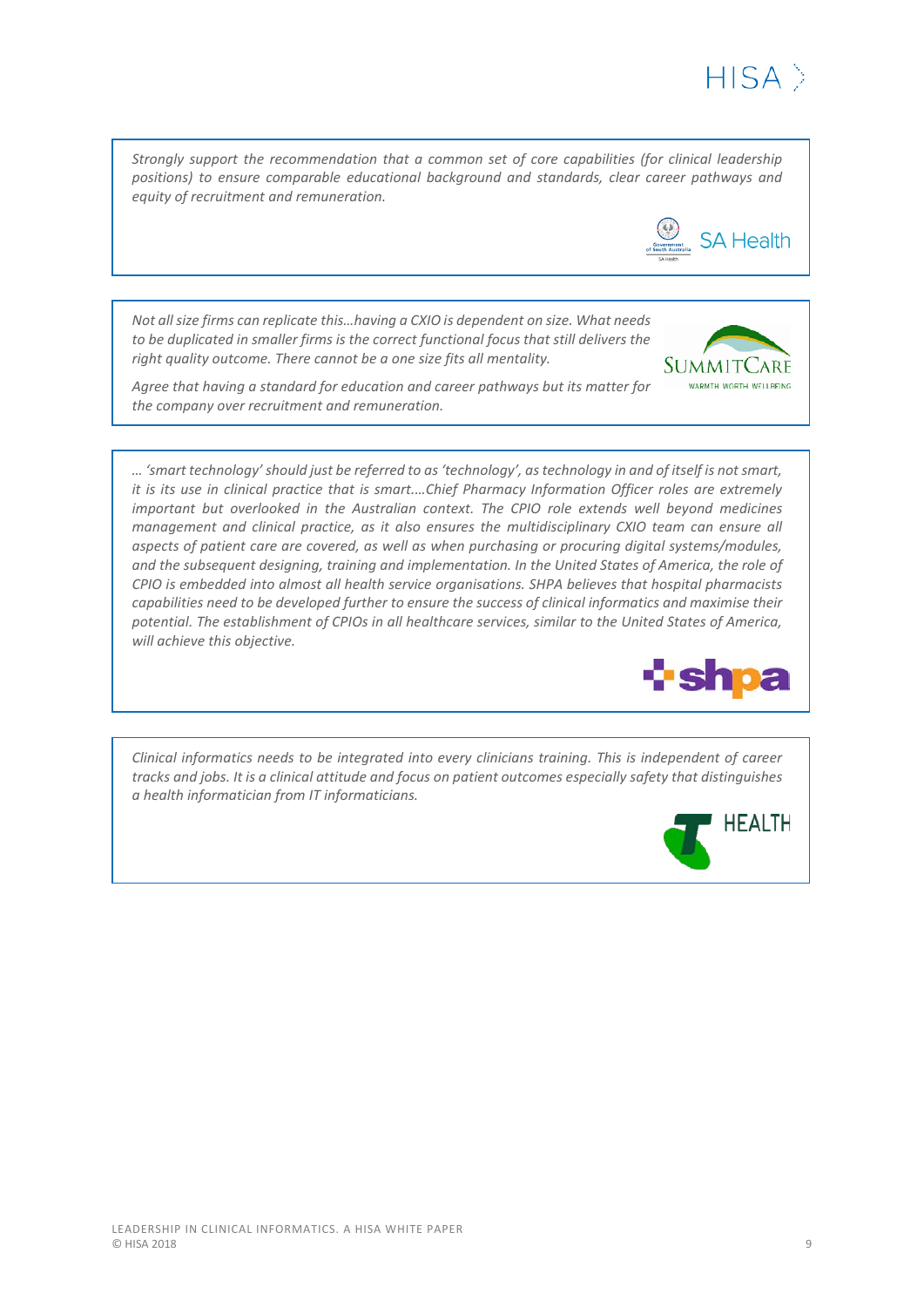# **LEADERSHIP IN CLINICAL INFORMATICS**

#### Leadership in clinical informatics is imperative if we are to get digital health right

The Health Informatics Society of Australia (HISA) issues this call to action for all organisations and clinical disciplines working across public, private, small, medium and large health services to take decisive action to recognise, elevate and support clinical informatics leaders and to build a professional clinical informatics workforce.

#### **HOW**



We:

 $\circ$ 

Rethink and redesign clinical work - to make technology work for us and our patients



Commit resources, time and build expertise - we need to be recognised and supported



Are the bridge between clinical expertise, the healthcare ecosystem, and the supporting information and technology

Value the patient, information sharing and health data use in real-time



In the (near) future, as technology embeds in the system of healthcare, clinical informatics will transcend discipline-specific nuances.





#### The 'Why' of Clinical Informatics

#### **WHY**



兴

We believe in solving the problem and realising safe healthcare depends on new ways of working supported by digital innovation

#### **WHAT**

Leadership in clinical informatics. A professional clinical informatics workforce trained in clinical care, informatics and change leadership

#### **Clinicians**

**O** Upskill - undertake training in informatics, upskill in digital health

**WHY** 

**HOW** 

**WHAT** 

#### **Healthcare Organisations**

- Support support your aspiring senior clinical<br>leaders in their clinical informatics career
- **2** Professional Recognition recognise their unique skills and knowledge

#### Lean in - be leaders in better health through

digital health

- $\bullet$  Elevate give them appropriate authority, time and resources to take healthcare teams along the digital 'journey'
- Build build a professional clinical informatics workforce

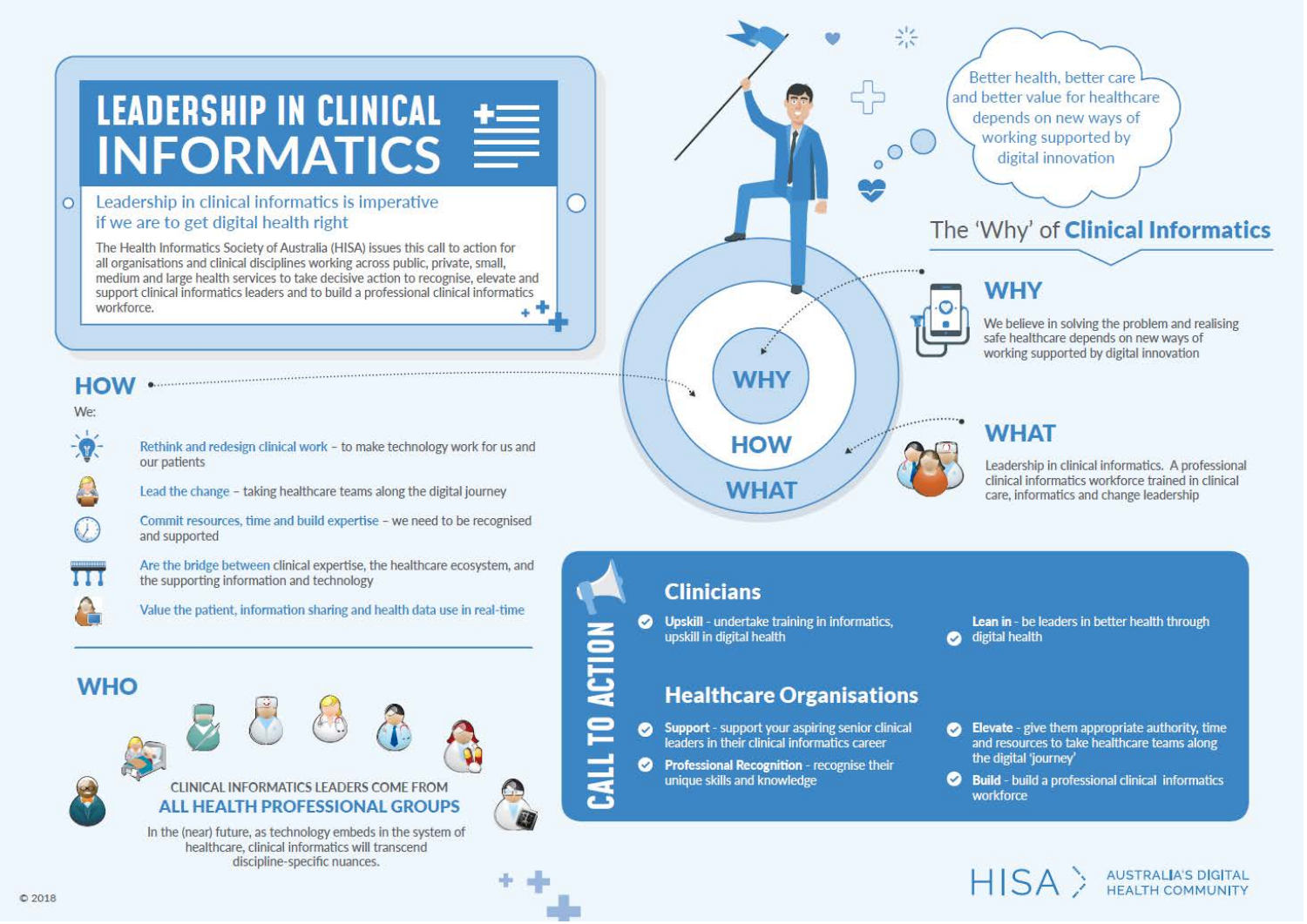## Digital Health – Ready. Set. Go!

Our health system is currently data rich and information poor. Information is either duplicated or siloed – neither of which is ideal. No clinician or system of healthcare delivery can perform to their potential without access to patient information when and where it is needed. Interoperability and communication will be critical as we do more with less and move from volume to value. As technology becomes the norm and information sharing seamless, healthcare services will become less siloed due to consolidation and shared sources of information.

EMR-tethered portals and wearables will further strengthen the capacity of more engaged patients who will no longer be spectators of their healthcare. Increasingly patients will read and contribute to their own clinical notes. Clinical informaticians are needed to work at the clinical-IT-business interface, to adapt to the change that is increasingly driving healthcare provision outside of clinical settings to communities, home and on-the-go.<sup>[7](#page-21-6)</sup>

The healthcare sector has moved on from debating the need for technology to now depending on these systems to deliver on healthcare efficiencies. Insights from commentators on the megatrends shaping healthcare describe a rapidly evolving landscape<sup>[8](#page-21-7)</sup>. Artificial intelligence, sensors, real-time analytics and a sharing economy is the next wave of health technology. As the baby boomer workforce exits, the future is for subsequent generations, for whom technology is a way of life, not a choice. Machines will also become workers and so the human role in this new world of digital innovation needs to be understood.

Installing computers or using an App without altering clinical practice is not digital transformation. In fact, technology can get in the way if it is not well integrated into the clinical workflow. Digital is a moving target with high speed innovations changing very fast, appearing and fading away easily. That means upskilling in digital health must be agile, integrated to clinical practice, bring about real improvement in the health of populations, and be kept upto-date.[9](#page-21-8)

As expressed in the National Digital Health Strategy, it is imperative that the whole health and care workforce is appropriately engaged with emerging digital health technologies and services.<sup>[10](#page-21-9)</sup> Clinical informatics recognises the contribution of all clinical groups to healthcare journeys. This paper is a call to action for all clinical disciplines.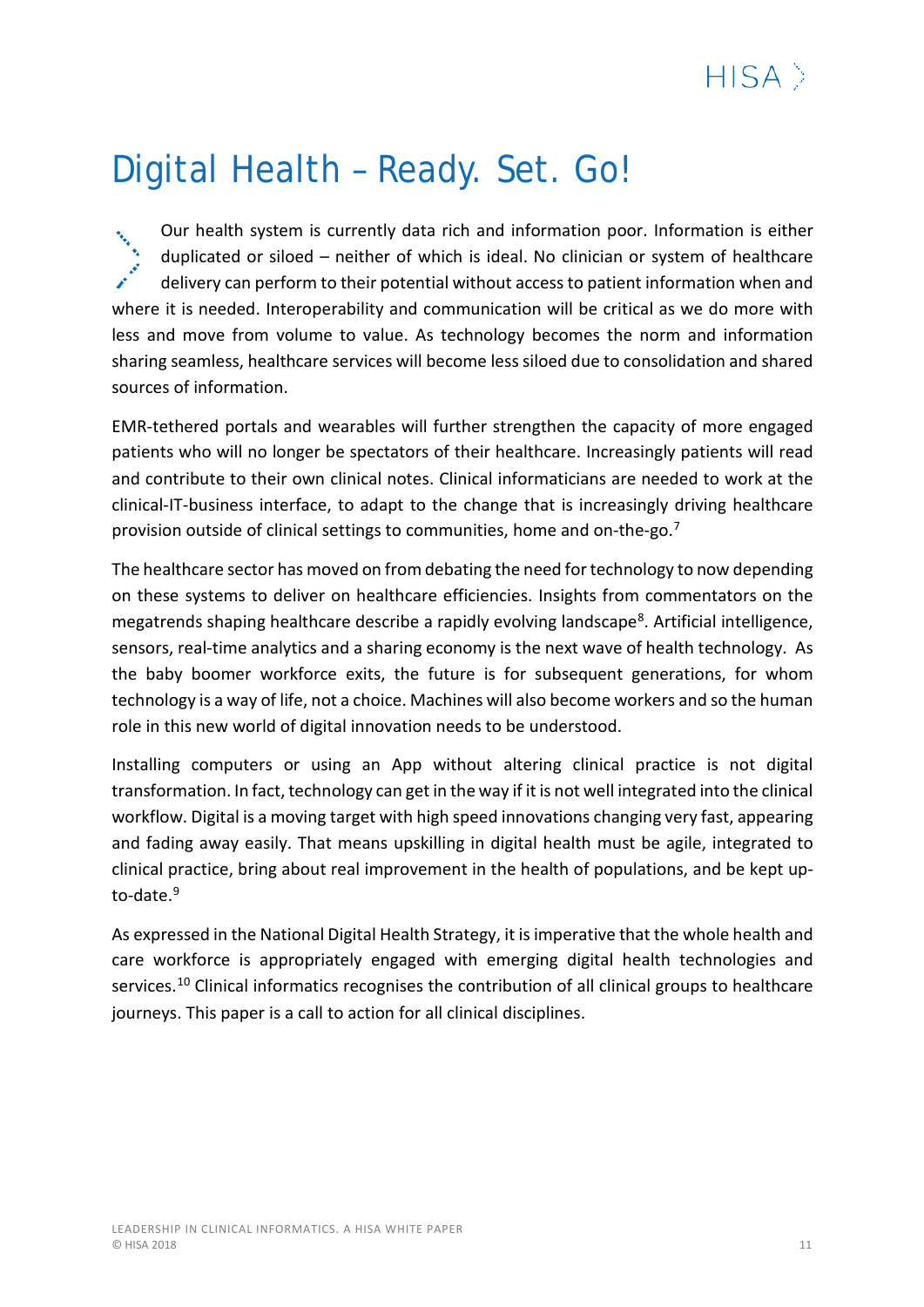

# Clinical Informatics: Inclusive of All Clinical Disciplines

Clinical informatics has a broad scope in improving quality and safety. This requires all health professional groups to be involved. Clinicians are required to be better users of information systems, to harness the power of technology to manage information overload and to develop new clinical capabilities. By doing so they are supporting and contributing towards a better performing healthcare organisation and industry. If we simply digitise paper-based processes then we miss the opportunity to transform healthcare that helps reduce clinical errors, promote evidence-based practice, improve quality and efficiency and use information to make new discoveries.<sup>[11](#page-21-10)</sup>. If clinicians don't know what is going on in digital health or can influence it, how is it going to be possible to implement digital technologies that will transform healthcare?

Given Australia's current state of digital maturity, the problem currently faced is the reality of solutions and their poor fit with *current* clinical workflow which reduces productivity. This creates a challenging situation where clinician acceptance is low and transformation limited until such time people begin to reimagine new ways of working.  $12$  It is a worthy reminder that it's not a case of replacing paper with a computer - rather it's about discovery and improving on how work is done. Clinical informatics is more about the clinical, new ways of communicating and less about the technology imperative. Although, the fact that some are challenged by the technology is not a design flaw in the people, it's a design flaw in the technology. [13](#page-21-12) Clinicians, skilled in clinical informatics must be included in efforts to improve healthcare so that clinical need influences decisions about technology design, procurement and use.

The American Medical Informatics Association (AMIA) has endorsed clinical informatics as a subspecialty of the medical profession, irrespective of primary practice and training<sup>14</sup>. This is not to suggest that clinical informatics is the exclusive domain of medicine. Instead, it recognises knowledge of patient care and access to information enabled by technology as essential to improving medical decisions at the point of care. Clinical informatics is a broad term and AMIA maintains that inside the healthcare sector, clinical informatics is essentially the same regardless of the health professional group involved (whether a dentist, pharmacist, doctor, nurse, or other health professional). That clinical informatics is concerned with information use, the smart application of technology and will lead the change to a better, safer health care system.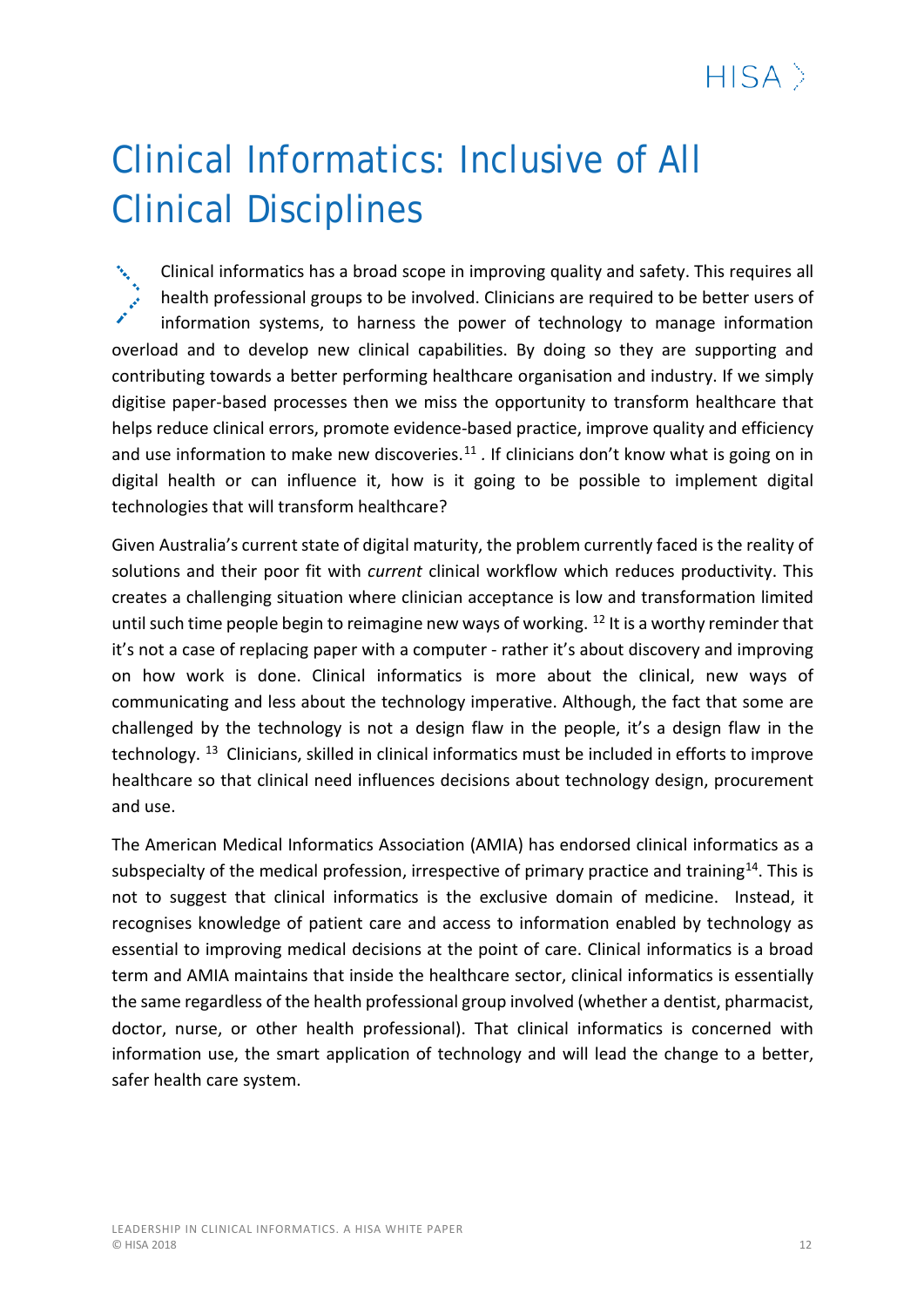

At this point in time, the application of clinical informatics needs to recognise differences across clinical groups. In the (near) future, as technology embeds in the system of healthcare, clinical informatics will transcend discipline-specific nuances.

In contrast, the sentiment expressed by the digital health community to an early draft of this White Paper has been that *while the broad context of healthcare is shared across clinicians, discipline-specific roles and information needs are not*. This would suggest that despite significant investment and aspiration for digital transformation, we are yet to rethink the nature of clinical work and for organisational and cultural change to occur. At the time of writing, clinical specialisation and working in professional silos remains unaffected. Each discipline contributes specific knowledge, roles and experience and because of this, have specific requirements for information that need to be supported. Furthermore, while any health professional can engage in clinical informatics, engagement with doctors around changes to systems and practice rests with other doctors. Nurses, pharmacists and allied health informaticians may road map change, but they would be less effective in engaging and delivering change with senior clinical doctors. At this point in time, the application of clinical informatics need to recognise differences across clinical groups. In the (near) future, as technology embeds in the system of healthcare, clinical informatics will transcend disciplinespecific nuances.

Technology is moving so fast that to be effective it will take a wide team to ensure the spectrum of clinical needs are appropriately addressed. In short, clinical informatics must be **inclusive of all clinical disciplines.** 

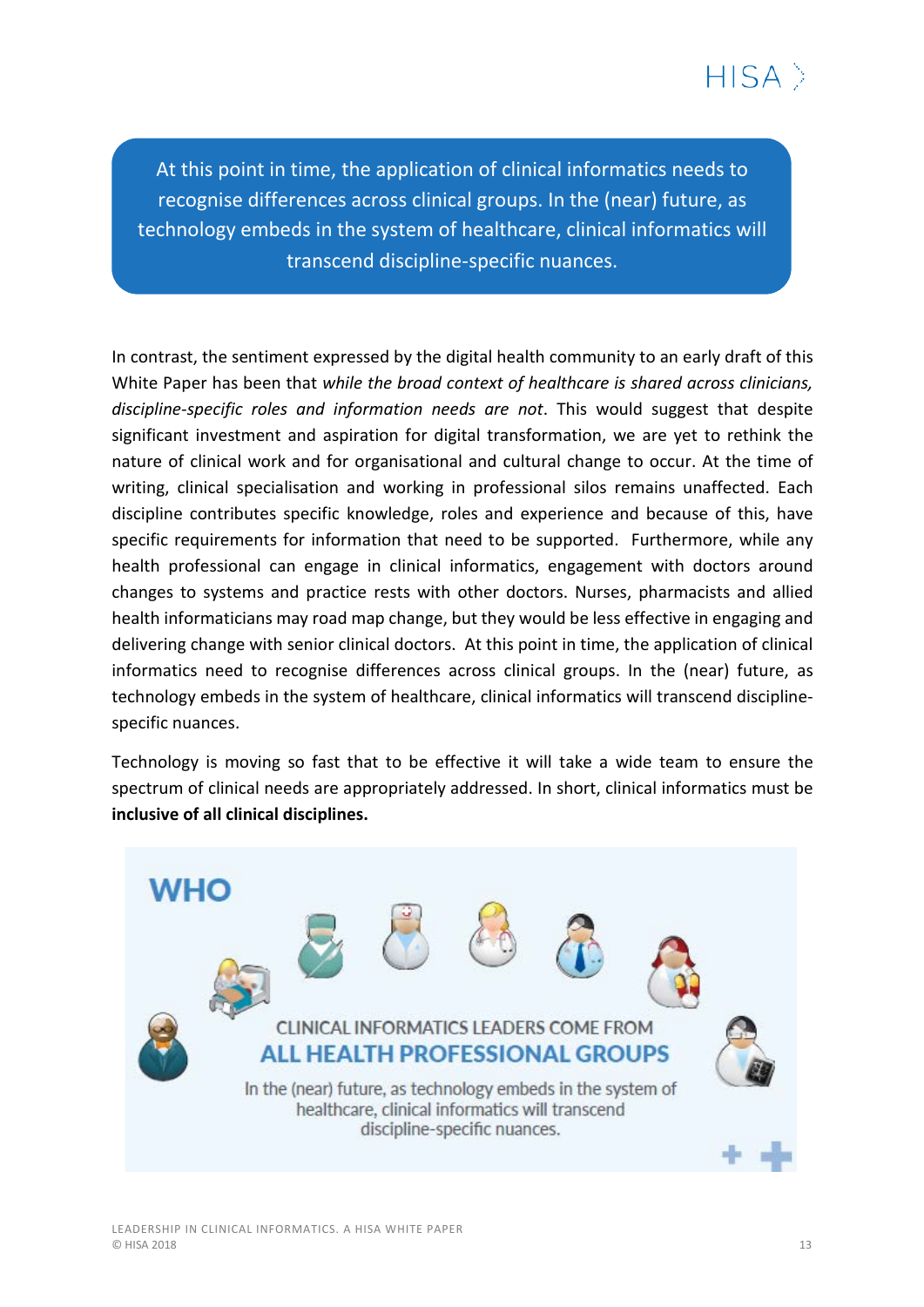

Clinical informatics (see figure  $1$ )<sup>[15](#page-21-14)</sup>, brings value to health through an understanding of clinical processes and workflows, the healthcare ecosystem, and the supporting information and technology. In short, clinical informatics is the sweet-spot. AMIA's 2014 definition of clinical informatics unpacks this sweet-spot as the science of [16](#page-21-15) *'analysing, designing, developing, implementing and evaluating information and community systems that enhance individual and population health outcomes, improve patient care, and strengthen the clinician-patient relationship'*.

HISA maintains that it is the crossing of boundaries between the healthcare and IT domains that will result in improvement that is not only greater, but entirely different to the individual parts that contributed. That is, it's truly transformed.

Doctors, nurses, pharmacists and allied health professionals possess the basic *clinical* training and knowledge of patient care. What is yet to be achieved is clinician readiness to adopt new solutions that adds value to the clinical process and changes it. The mere existence of information technology and quality data is insufficient to bring about improvements if it is not clinically useable and embedded into the local clinical culture. While this paper is primarily focused on clinical informatics, the contribution of IT specialists should not be underestimated because it is this domain that brings an understanding of the possibilities - something that a typical clinician would not have as part of their clinical training.



*Figure 1: The Clinical Informatics sweet spot*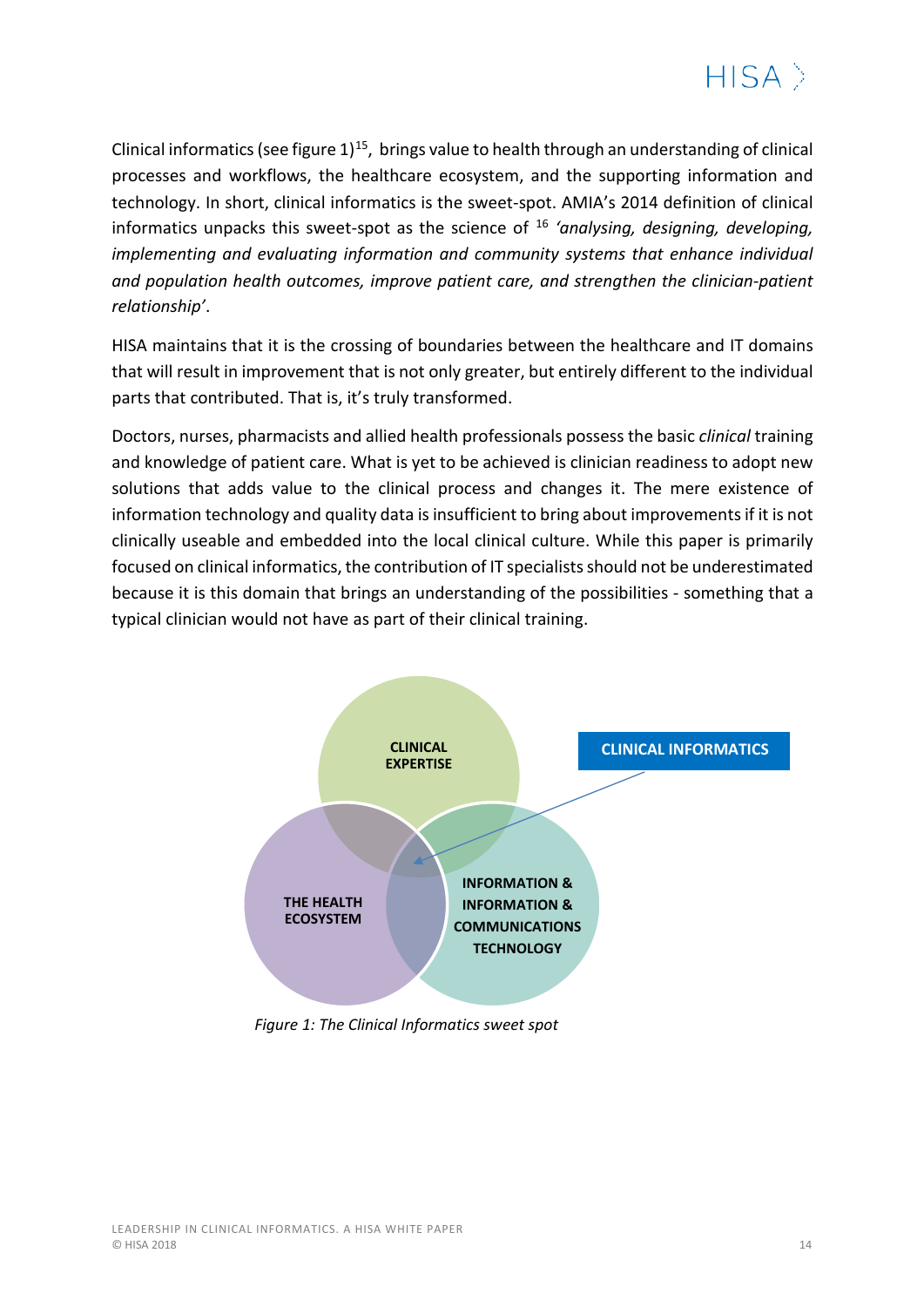# Change Leadership: Cultural Readiness for Digital Transformation

Healthcare remains fundamentally a human pursuit. Getting the most out of technology and data in health requires social change, leadership, transformation in culture and mindset by all involved: governments, policy makers, providers, administrators and the public. Data needs to be valued and treated as a core asset of healthcare systems, not as a by-product of clinical activities for administrative reporting or billing purposes. While technology offers a 'copy-and-paste' capability this does not infer this is good practice for clinical documentation. Instead, learning how to write a good clinical note in a digital environment that improves care is needed because clinical notes are the mechanism by which clinicians communicate with each other and with patients.

While this paper is primarily focused on clinical informatics, the contribution of IT specialists should not be underestimated because it is this domain that brings an understanding of the possibilities - something that a typical clinician would not have as part of their clinical training.

Certain problems attributed to the implementation of a particular clinical systems may in fact be a people or leadership problem. Regarding technology adoption, evidence is gathering which suggests that failing to integrate digital health into clinical workflows may lead to poorer health outcomes for the Australian community<sup>17</sup>. The "datafication of health"<sup>[18](#page-21-17)</sup> led by technological advances, techniques and methods to store and analyse data, creates several tensions that are challenging the existing institutional frameworks of healthcare systems.<sup>[19](#page-21-18)</sup> An organisational climate open to change and a culture of leadership that recognises the contributions of IT must be developed if organisations are to sustain change beyond simply deploying new "clinical IT systems". Our healthcare services already possess a culture that strives to deliver better care. What is yet to be achieved is agreement that the right technology can be the solution to change and enhanced care.

Healthcare organisations need senior executives (including Board members) and clinicians to lead organisational understanding and application of clinical informatics. They need to address the generally negative culture around clinical informatics which is probably in part due to a lack of leadership to coordinate changes coming from multiple sources and garner buy-in. The result is that clinicians have lacked the passion to engage.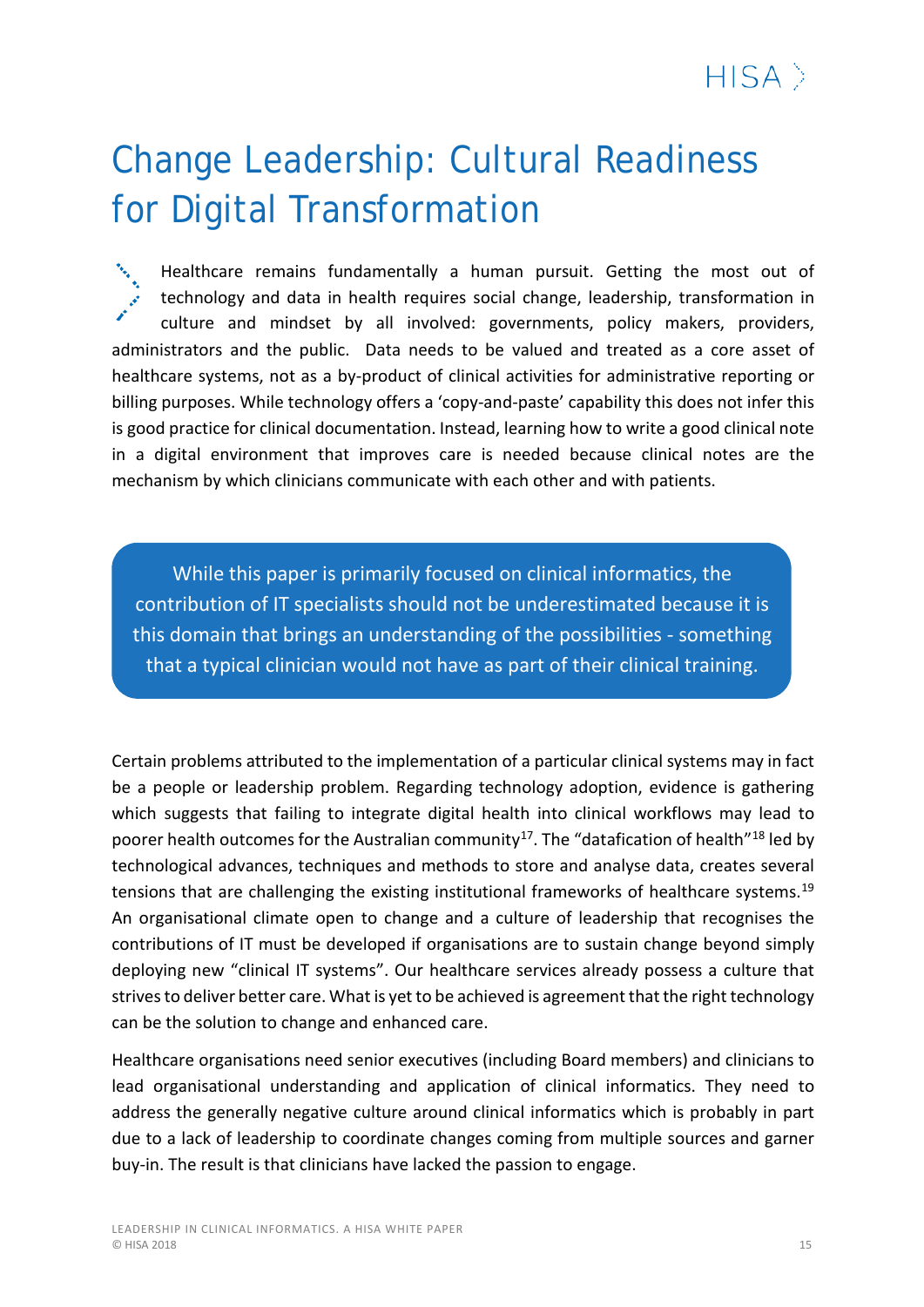

Existing clinical informatics leadership roles have emerged organically. Typically, organisations that have accelerated digital health and created such roles are those implementing an electronic medical record (EMR). Individuals with cross-disciplinary skillsets and experience are in short supply and so organisations utilise respected and influential clinicians to take on initially temporary, and then part-time roles in health IT within the organisation. These clinicians bring clinical credibility and the capacity for collaboration to these roles. This approach does not address the need for a broader skillset to function in an informatics leadership role. Assigning clinical informatics leadership has been reactive without a good understanding of what would be required to act as an influencer, educator and motivator who understands how to leverage informatics knowledge and capability. The transition from great Clinician to Manager to Change Agent is not necessarily aligned with expertise in clinical practice. Some of the best clinicians, without appropriate training, make poor leaders and change agents.

It is the oversight by clinical informaticians that is required to bridge the clinical and IT world. Bill Gates called this out many years ago, "it's impossible to properly re-engineer a process using technology in an area without oversight of someone who can bridge [the different] teams."[20](#page-21-19) Recognition and support of leadership roles in clinical informatics are needed to harness the power of technology to achieve better quality care.<sup>[21](#page-21-20)</sup>

Consider the following case study and reflect on the change leadership capability required. It needs to champion change for technology, data sharing and partnering with patients:



Mobile health applications are flooding the market. According to one estimate, more than 165 000 health apps were available in 2015, a figure that has doubled since 2013. These apps perform a constellation of functions: medication reminders, tracking movement and activity, monitoring fertility and progress of pregnancy, and analysing a person's speech to help in the management of

mental health problems. Mobile health (mHealth) has the potential to improve health care by: continuous monitoring and timely response; interactions between patients and health professionals beyond traditional settings; and communication with systems that can provide realtime feedback along the care continuum, from prevention to diagnosis, treatment and monitoring. Such potential is welcome at a time of rising prevalence and incidence of chronic diseases and multi-morbidity. As people's contact with the health care system shifts from short episodes of acute care to more sustained, long-term monitoring and management that requires a team-based approach, the utility of smartphones and portable devices will rise. In addition, mHealth favours patients' empowerment and engagement in the management of their own conditions. mHealth has the ability to put people at the centre of managing their health, to bring care closer to them, and to connect them with the right information, services and institutions at the right time. But existing frameworks, processes and institutions are not adequately equipped to address these new technologies. Passive adoption of mHealth will not guarantee success in terms of either clinical outcomes or value for money. Successful integration of mHealth in health care systems requires a number of adaptations: the performance and clinical utility of mobile applications must be assessed for reliable and efficient use in health care, and financial incentives are needed to encourage take-up of mobile applications that are effective and cost-effective. In addition, exchanges of information must be protected by appropriate levels of security, and the expected individual and societal benefits balanced with privacy and security risks. $^{22}$  $^{22}$  $^{22}$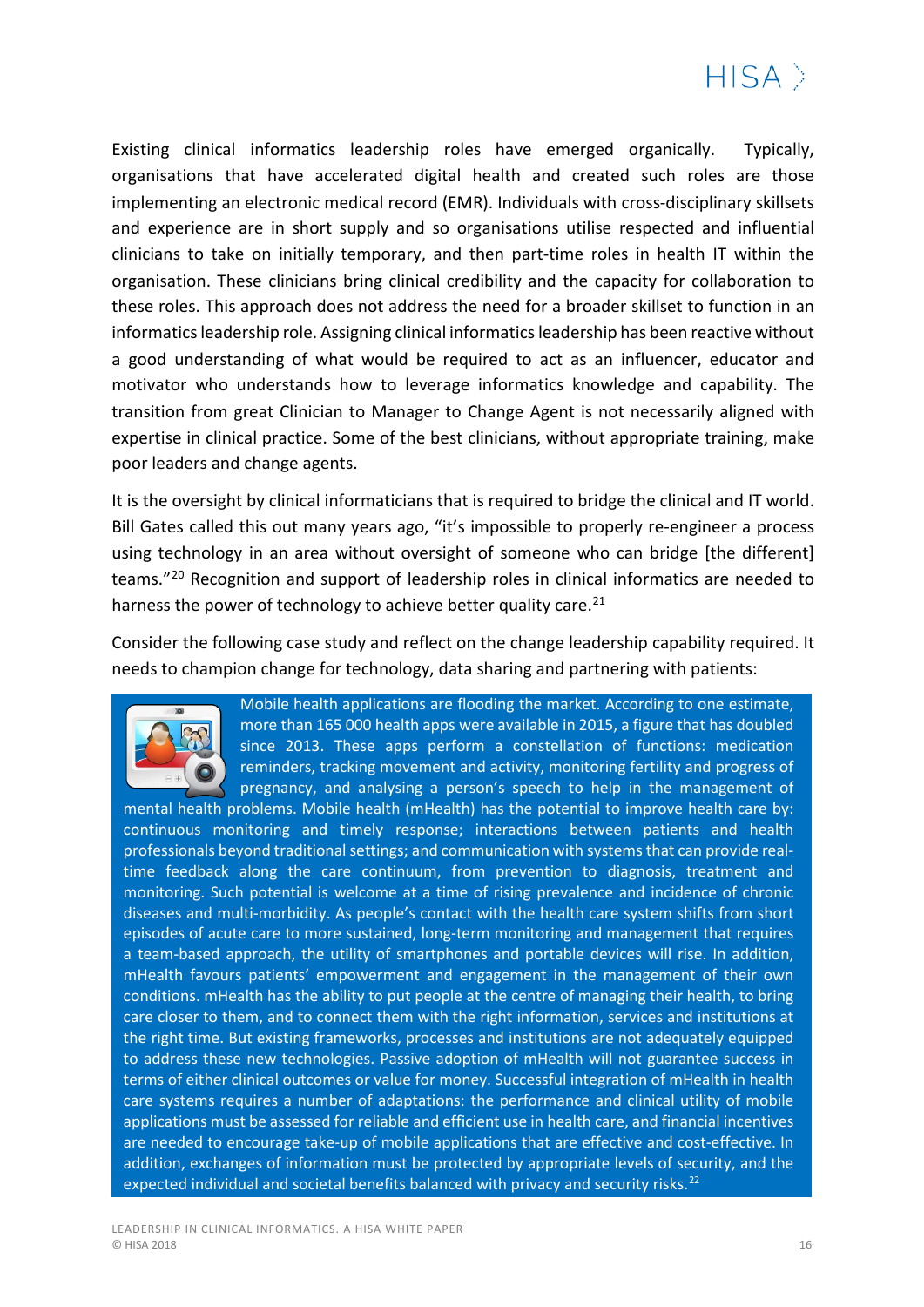

# Clinical Informatics Leadership: Roles and Skills Required



In order for healthcare organisations to make best use of technology it is critical to have clinical informaticians who are trusted and understand how to influence and steer future advances in informatics. As health IT systems evolve and mature, so too the workforce and leadership must be appropriate for the task.<sup>[23](#page-21-22)</sup>

One of the driving forces for creating Chief "X" Information(ics) Officer (CXIO) roles has been the failure rate of EMR implementations.<sup>[24](#page-21-23)</sup> Historically, digital health leadership roles across the globe reported into the C-suite. Research conducted in 2014 suggested that CXIOs were more focused on the clinical aspects of acute care EMR implementations, serving as adoption coaches and superusers of the system and only pulled into tactical problem-solving when required to support the technology or its uptake.[25](#page-21-24) In recent years, a more strategic CXIO role, elevated to sit alongside the Chief Information Officer (CIO) role has been emerging.

Practically, not all sized organisations would have capacity to create a CXIO role. However, ADHA would expect that all organisations, irrespective of size would **at a minimum**, ensure a trained, digitally aware workforce, appropriately equipped with hardware, software and digital literacy.<sup>[26](#page-21-25)</sup> The benefit of building expertise among healthcare providers is to overcome professional reluctance to change and to embrace opportunities presented by better use of data in health.

In larger, more complex hierarchical organisations (such as hospitals), the Chief X Informatics Officer role would be expected as a key Executive role. These organisations would have invested significantly in technology and leadership capability to mature their digital footprint and harvest the benefits from their investments.

In Australia, a number of different senior clinical informatics roles have been created across different clinical streams, including Chief Medical Information (or Informatics) Officer (CMIO), Chief Nursing Information Officer (CNIO), Chief Pharmacy Information Officers (CPIO), Chief Dental Information Officers (CDIO). In organisations without separate streams, or where multiple streams require a single reporting line, there exists a Chief Clinical Information Officer (CCIO) role. It is anticipated, that as the need for domain expertise increases, additional sub-specialty roles may emerge in addition to an overarching CXIO.

Development of clinicians to take on informatics leadership roles is also incumbent on the health education sector addressing significant gaps in their preparation of technology adoptive and adaptive clinicians. Currently, clinicians who are not technology natives, have rudimentary computer skills limited to basic word, browsing and email functions. There

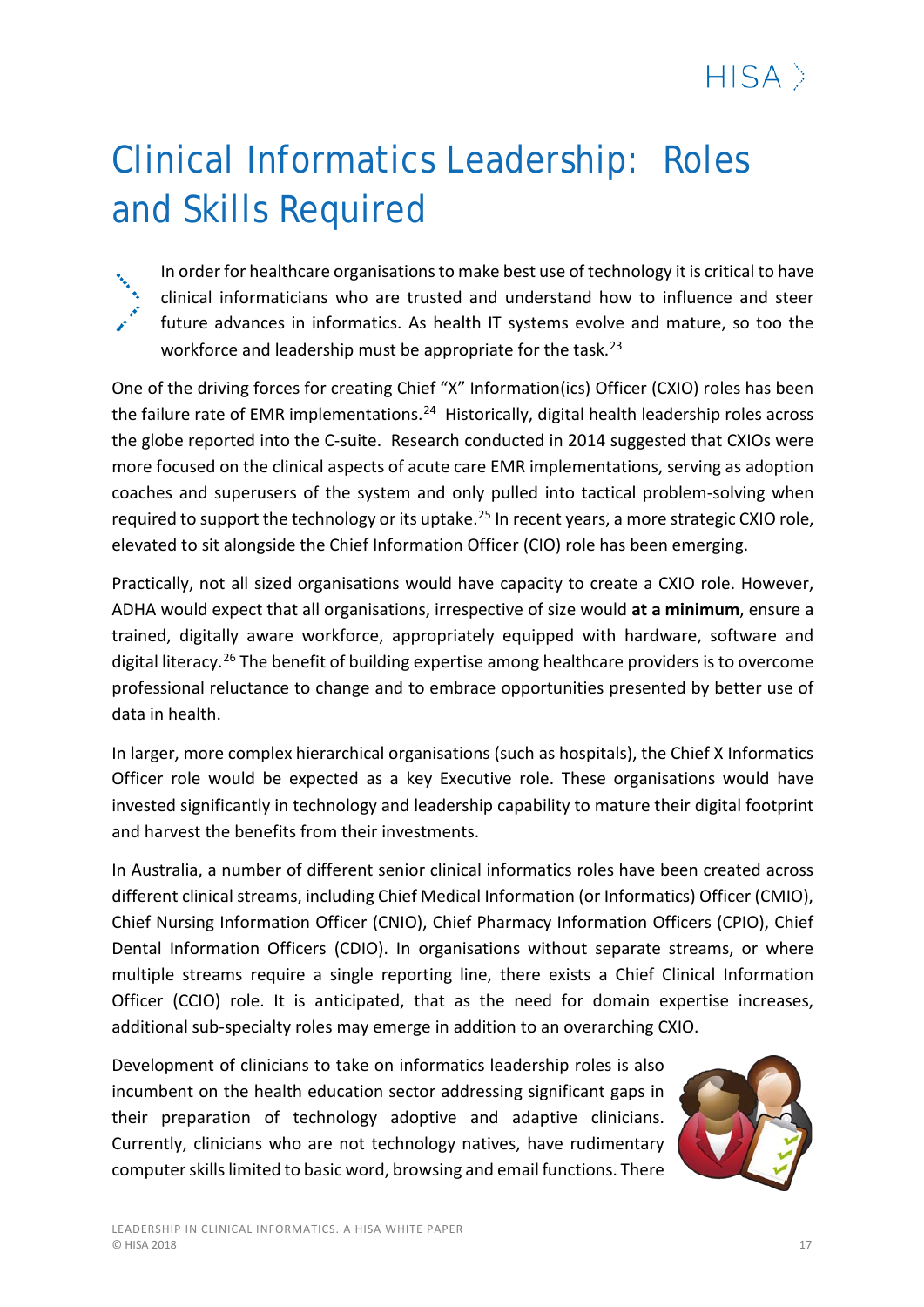is a need to address the training needs of clinicians currently in the workforce. HISA has prioritised workforce development in its three to five- year outlook.

The skills for CXIOs have not been well described which had made it difficult to provide guidance for organisations seeking appropriately credentialed informatics leaders, or professional development for those aspiring to this type of role. <sup>[27](#page-21-26)</sup> By providing clarity on the skills required, organisations can plan and build workforce capability and career structures for clinicians who aspire to work at the clinical-IT-business interface. There is now a need to consider the skills required for our future digital health leaders. This is to assure appropriate skills, experience and training inform decisions about future investment in digital health.

**HISA recommends a common set of core competencies to ensure comparable educational background and standards, clear career pathways and guidance on remuneration. In agreement with AMIA, it is HISA's position that an agreed set of skills for clinical informatics leadership positions is required.**

Only a few universities in Australia offer courses related to health informatics either fulltime undergraduate or postgraduate degree in this area <sup>28</sup> and at this time, recognition of health informatics skills in the Australian health workforce is limited.<sup>[29](#page-21-28)</sup> The Australasian College of Health Informatics (ACHI) have announced the proposed development of a health informatics accreditation framework for university programs which will assist to raise levels of awareness.

Complementary to university education, the Health Informatics Society of Australia (HISA), in collaboration with the Australasian College of Health Informatics (ACHI) and the Health Information Management



Association of Australia (HIMAA) developed an industry professional certification in health informatics, the Certified Health Informatician Australasia (CHIA). One-third of CHIAs in Australia are clinically trained. Currently, CHIA provides certification for experienced health informaticians which cover six domains. These address informatics concepts, methods and tools:

- Information and Communication Technologies (5 competencies)
- Health and Biomedical Sciences (10 competencies)
- Information Science (8 competencies)
- Management Science (5 competencies)
- Core Principles and Methods (20 competencies)
- Human and Social Contexts (4 competencies)

At this time, CHIA gives aspiring clinical informaticians a credential affirming they are knowledgeable to a level expected of a competent practitioner in health informatics. However, it is acknowledged that additional domains and a deep dive into areas such as, clinical decision making, ethics, privacy, security, workflow, governance, leadership and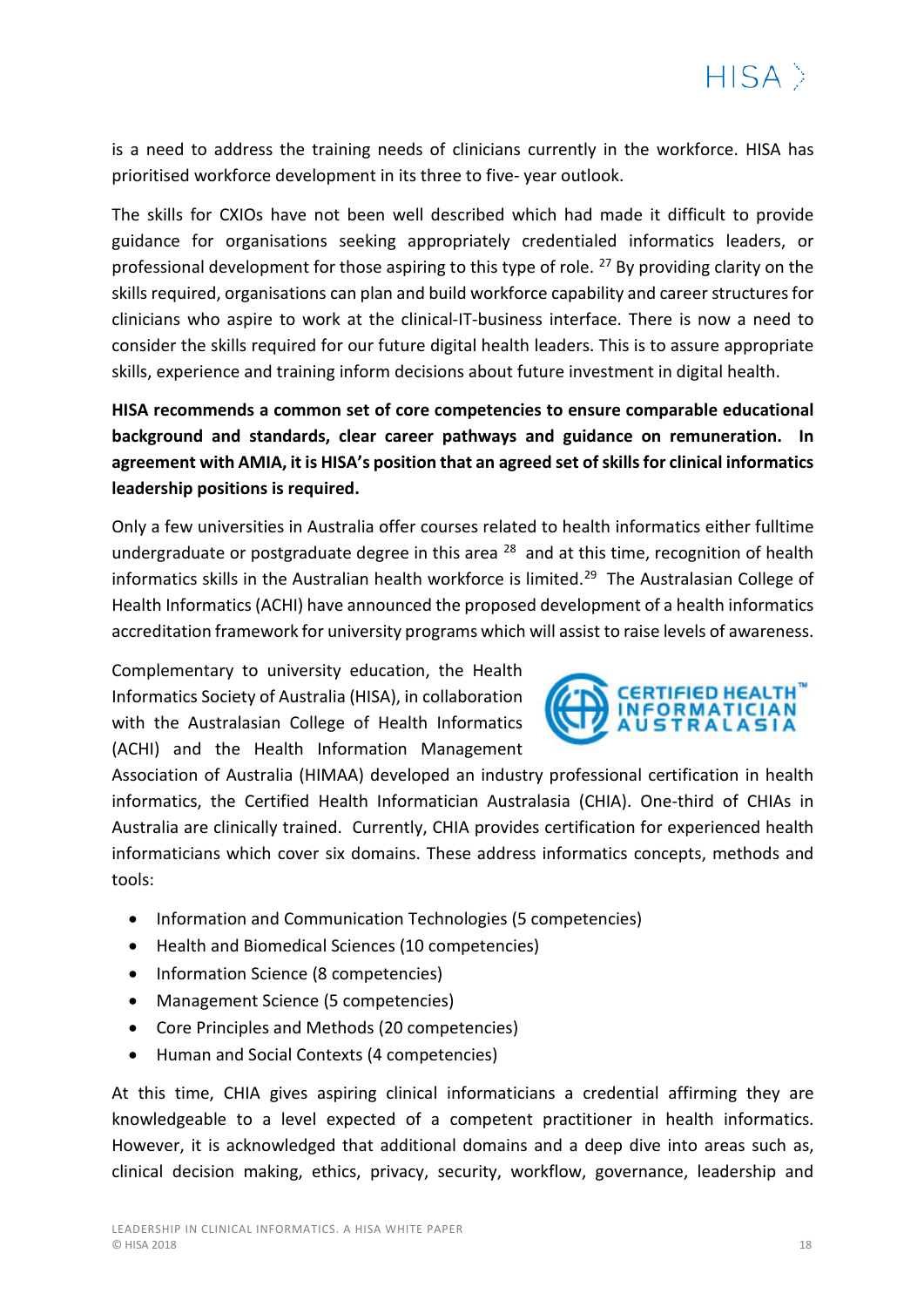

change management would be required to meet the requirements for certification in clinical informatics.

#### CHIA gives aspiring clinical informaticians a base level credential.

Professionally, clinical informatics must be recognised as a clinical specialisation for all healthcare professions. For this reason, the CXIO should be a clinical role with the dual requirements to be proficient in both a clinical specialty and informatics. Advancing to a CXIO role also requires knowledge and understanding of leadership, but also a working knowledge of new and evolving technologies, in line with the organisation's strategic directions. Given this, the following skills are required:

- **Leadership** ability to think strategically, collaborate, motivate, govern and make decisions
- **Management of Change** ability to assess and influence organisational culture (including safety culture) and behaviour, engage clinicians and senior management on ICT issues and opportunities
- **Understand the global healthcare context** Australia and internationally
- **Competent in the language and concepts of technology** able to converse effectively across clinical, business and IT domains on professional informatics standards, best practice, emerging technology and how to incorporate these in organisational strategic plans
- **Understand clinical environment and clinical workflows** to undertake workflow analysis, refine and redesign care processes
- **Data analysis**  to assess and use data beyond reporting to inform clinical practice
- **Informatics education** and ability to educate others about informatics
- **Maintain currency -** on developments of health information systems, megatrends and informatics credentials.
- **Safeguard ethical, privacy and security –** technology is logical but not necessarily 'ethical'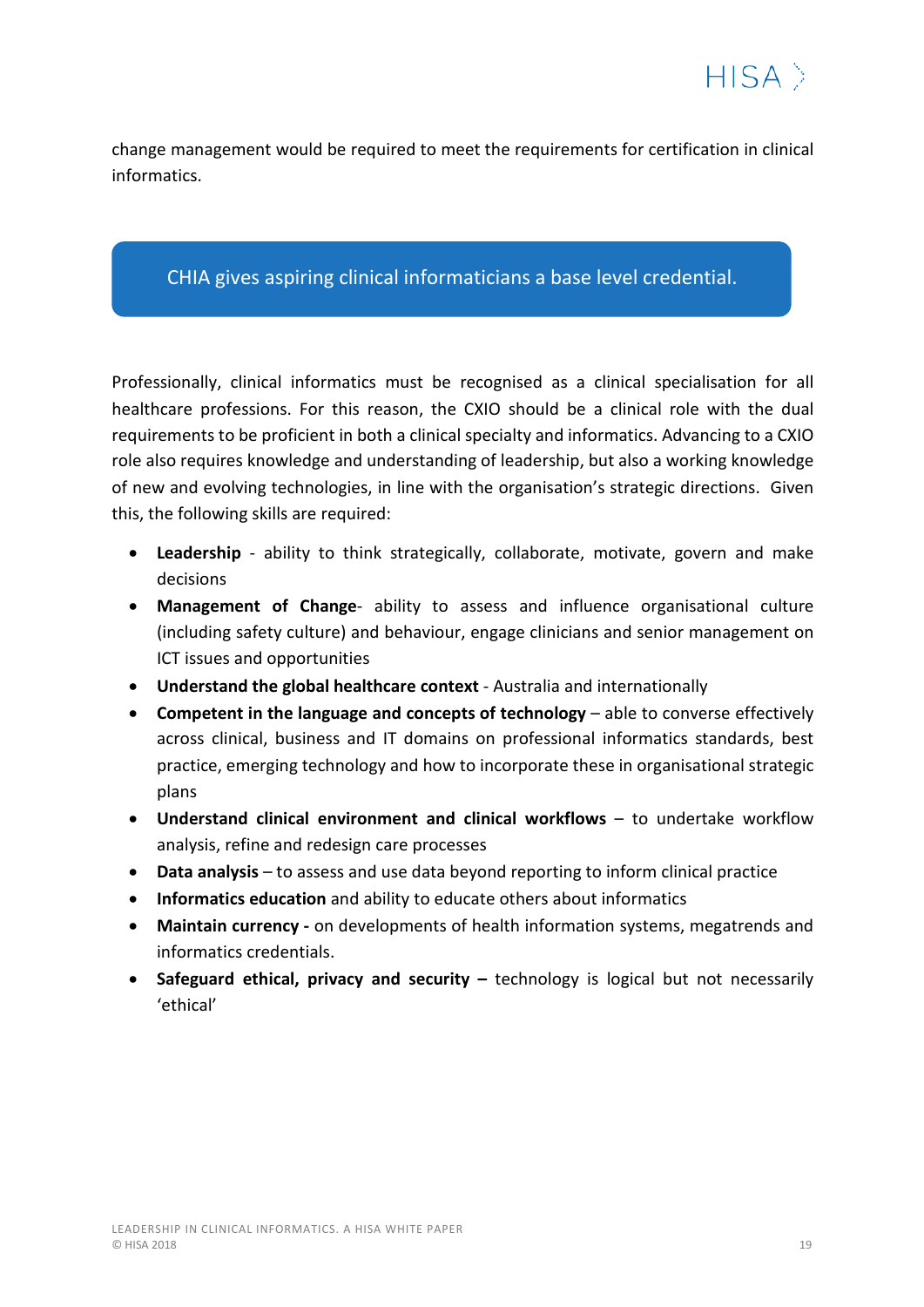### References

- <sup>1</sup> World Economic Forum. Insight Report: Value in Healthcare: laying the foundation for health system transformation. April 2017 http://www3.weforum.org/docs/WEF\_Insight Report Value Healthcare Laying Foundation.pdf
- <sup>2</sup> Wachter, R.M., (2016) Making IT Work: Harnessing the power of health information technology to improve care in England. Report of the National Advisory Group on Health Information Technology in England. [\(https://www.england.nhs.uk/digitaltechnology/info-revolution/wachter-review/\)](https://www.england.nhs.uk/digitaltechnology/info-revolution/wachter-review/)
- <sup>3</sup> Adler-Milstein J, DesRoches CM, Kralovec P, et al (2015) Electronic health record adoption In US hospitals: progress continues, but challenges persist. Health Affairs 34:2174-80. [\(https://www.healthaffairs.org/doi/abs/10.1377/hlthaff.2015.0992?journalCode=hlthaff\)](https://www.healthaffairs.org/doi/abs/10.1377/hlthaff.2015.0992?journalCode=hlthaff)
- <sup>4</sup> Wachter RM. (2015) The Digital Doctor: Hope, Hype, and Harm at the Dawn of Medicine's Computer Age. New York: McGraw-Hill.
- <sup>5</sup> Friedberg MW, Chen PG, Van Busum KR, et al. (2013) Factors affecting physician professional satisfaction and their implications for patient care, health systems, and health policy. Santa Monica, CA: RAND Corporation.
- <sup>6</sup> https://www.digitalhealth.gov.au/about-the-agency/publications/australias-national-digitalhealth-strategy
- *<sup>7</sup>* Joan Cornet Prat. (2018) Digital Transformation: the training blindspot. *[https://echalliance.com/news/385526/Digital-Health-Transformation-The-Training-](https://echalliance.com/news/385526/Digital-Health-Transformation-The-Training-Blindspot.htm?utm_content=buffere877a&utm_medium=social&utm_source=linkedin.com&utm_campaign=buffer)[Blindspot.htm?utm\\_content=buffere877a&utm\\_medium=social&utm\\_source=linkedin.com&utm\\_c](https://echalliance.com/news/385526/Digital-Health-Transformation-The-Training-Blindspot.htm?utm_content=buffere877a&utm_medium=social&utm_source=linkedin.com&utm_campaign=buffer) [ampaign=buffer](https://echalliance.com/news/385526/Digital-Health-Transformation-The-Training-Blindspot.htm?utm_content=buffere877a&utm_medium=social&utm_source=linkedin.com&utm_campaign=buffer)*
- <sup>8</sup> The Upside of Disruption: Megatrends Shaping 2016 and Beyond (2016) EY <http://www.ey.com/gl/en/issues/business-environment/ey-megatrends-health-reimagined>
- <sup>9</sup> Joan Cornet Prat. (2018) Digital Transformation: the training blindspot. *[https://echalliance.com/news/385526/Digital-Health-Transformation-The-Training-](https://echalliance.com/news/385526/Digital-Health-Transformation-The-Training-Blindspot.htm?utm_content=buffere877a&utm_medium=social&utm_source=linkedin.com&utm_campaign=buffer)[Blindspot.htm?utm\\_content=buffere877a&utm\\_medium=social&utm\\_source=linkedin.com&utm\\_c](https://echalliance.com/news/385526/Digital-Health-Transformation-The-Training-Blindspot.htm?utm_content=buffere877a&utm_medium=social&utm_source=linkedin.com&utm_campaign=buffer) [ampaign=buffer](https://echalliance.com/news/385526/Digital-Health-Transformation-The-Training-Blindspot.htm?utm_content=buffere877a&utm_medium=social&utm_source=linkedin.com&utm_campaign=buffer)*
- <sup>10</sup> Australian Government (2017) Australia's National Digital Health Strategy. <https://www.digitalhealth.gov.au/australias-national-digital-health-strategy>
- <sup>11</sup> Kannry et al (2016) The chief clinical informatics officer: AMIA Taskforce Report on CCIO Knowledge, Education and Skillset Requirements. Applied Clinical Informatics.7: p145
- <sup>12</sup> Wachter, R.M and Harrington, R. A. (2015) Bob Wachter, *Digital Doctor* Author, Interviewed [https://www.medscape.com/viewarticle/848172#vp\\_4](https://www.medscape.com/viewarticle/848172#vp_4)
- <sup>13</sup> Wachter, R.M and Harrington, R. A. (2015) Bob Wachter, *Digital Doctor* Author, Interviewed [https://www.medscape.com/viewarticle/848172#vp\\_6](https://www.medscape.com/viewarticle/848172#vp_6)
- <sup>14</sup> AMIA (2017) History of the Clinical Informatics Subspecialty https://www.amia.org/clinicalinformatics-board-review-course/history
- <sup>15</sup> Adapted from Gardner, R.M. Overhage, M. Steen, E.B. Nunger, B.S. et al (2009) Core Content for the subspecialty of Clinical Informatics. Journal of the American Medical Informatics Association. Vol 16. No2: March/ April pp153-157. [https://www.amia.org/sites/amia.org/files/AMIA-Clinical-](https://www.amia.org/sites/amia.org/files/AMIA-Clinical-Informatics-Core-Content.pdf)[Informatics-Core-Content.pdf](https://www.amia.org/sites/amia.org/files/AMIA-Clinical-Informatics-Core-Content.pdf)